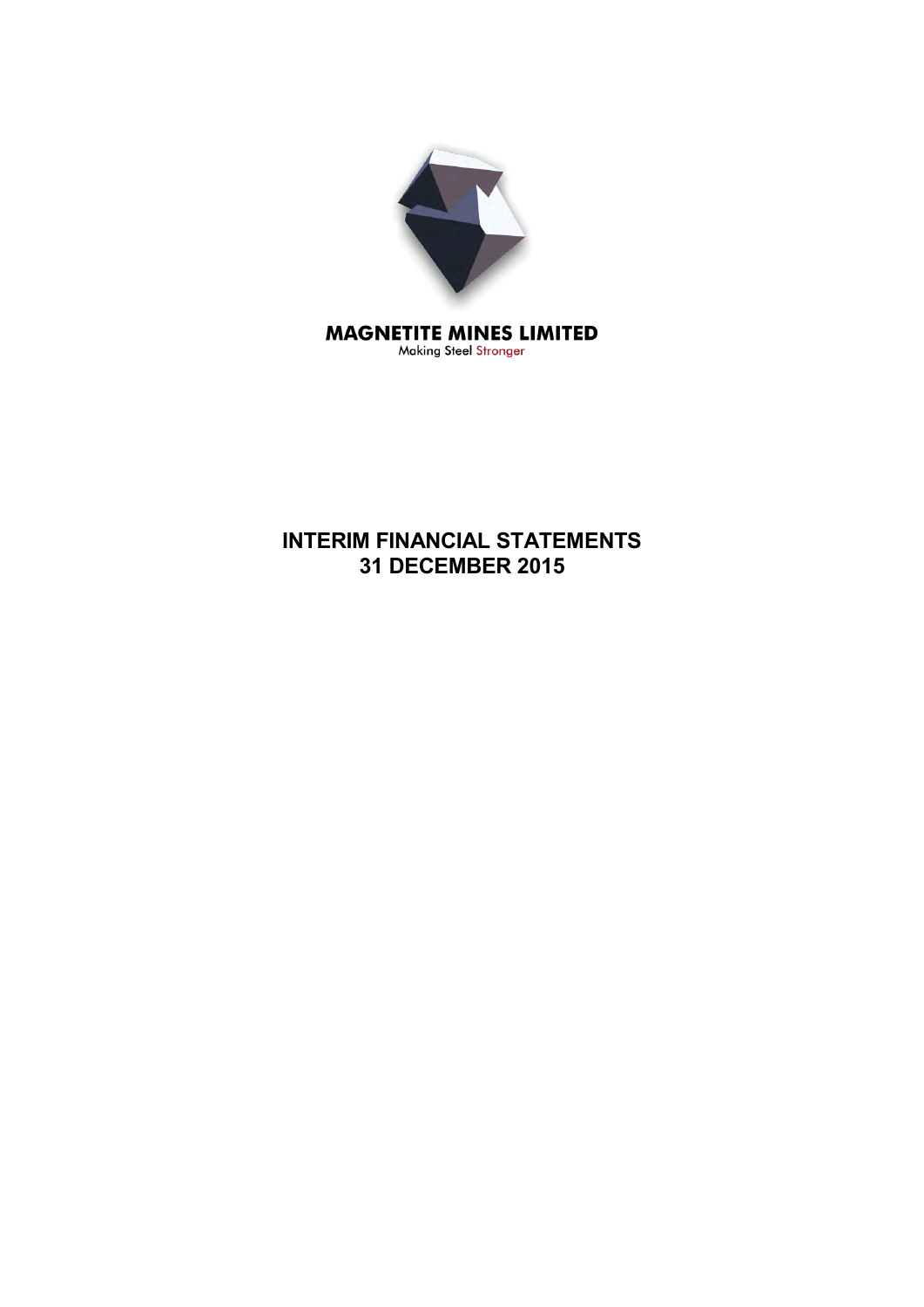# **INTERIM FINANCIAL STATEMENTS – 31 DECEMBER 2015**

# **CONTENTS**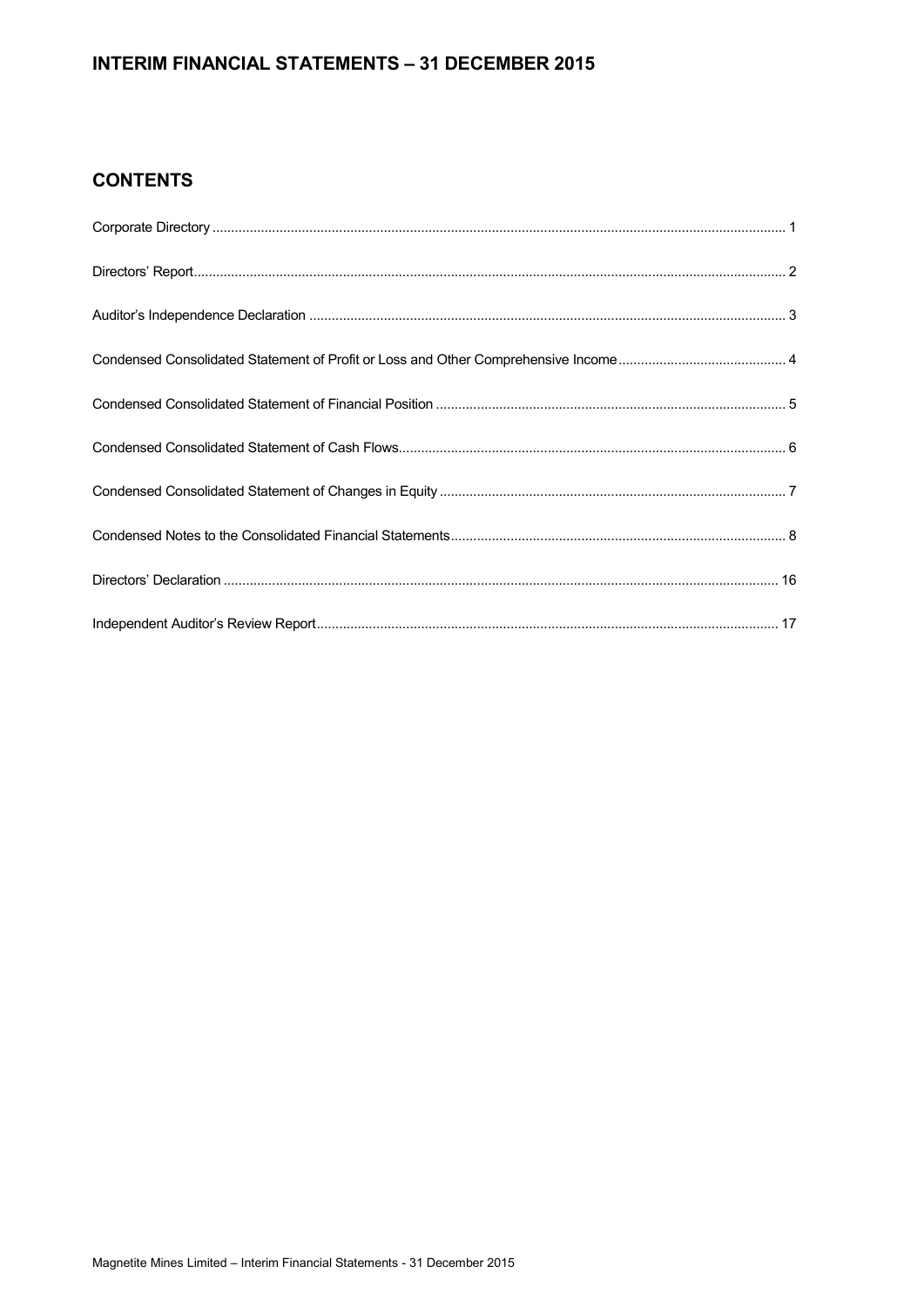# **CORPORATE DIRECTORY**

| <b>DIRECTORS</b>              | Gordon Toll<br><b>Frank DeMarte</b><br>Malcolm RJ Randall<br>Peter Schubert                  | (Executive Chairman)<br>(Executive Director)<br>(Non-Executive Director)<br>(Non-Executive Director) |
|-------------------------------|----------------------------------------------------------------------------------------------|------------------------------------------------------------------------------------------------------|
| <b>COMPANY SECRETARY</b>      | <b>Frank DeMarte</b>                                                                         |                                                                                                      |
| <b>REGISTERED OFFICE</b>      | 118B Glen Osmond Road<br>Parkside, South Australia 5063                                      |                                                                                                      |
|                               | Telephone:<br>Facsimile:                                                                     | $(+618)84270516$<br>$(+618)84270515$                                                                 |
|                               | Email:<br>Website:                                                                           | info@magnetitemines.com<br>www.magnetitemines.com                                                    |
| <b>SHARE REGISTRY</b>         | Computershare Investor Services Pty Ltd<br>Level 11, 172 St Georges Terrace<br>PERTH WA 6000 |                                                                                                      |
|                               | Telephone (within Australia):<br>Telephone (outside Australia):<br>Facsimile:                | 1300 850 505<br>$(+613)$ 9415 4000<br>(+61 8) 9323 2033                                              |
| <b>AUDITORS</b>               | Stantons International<br>Level 2, 1 Walker Avenue<br>WEST PERTH WA 6005                     |                                                                                                      |
| <b>STOCK EXCHANGE LISTING</b> | Exchange Limited ("ASX").                                                                    | The Company's shares are listed and quoted on the Australian Securities                              |
|                               | Home Exchange: Perth, Western Australia                                                      |                                                                                                      |

ASX Code: MGT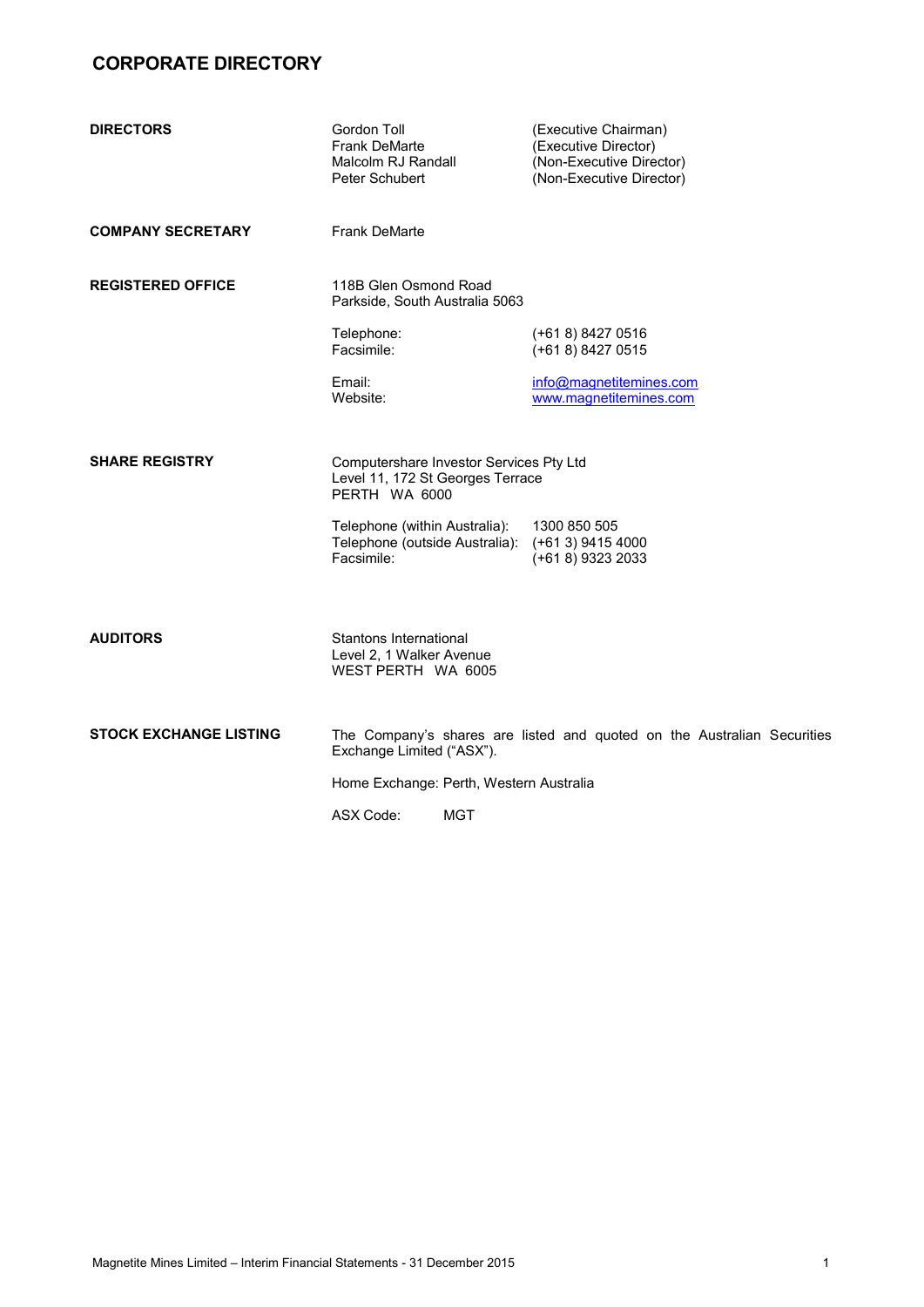# **DIRECTORS' REPORT**

The directors present their financial statements for the half year ended 31 December 2015.

### **DIRECTORS**

The names of the Company's directors in office during the half year and until the date of this statement are set out below. Directors were in office for this entire period unless otherwise stated.

| Gordon Toll          | (Executive Chairman)                                   |
|----------------------|--------------------------------------------------------|
| <b>Frank DeMarte</b> | (Executive Director)                                   |
| Malcolm RJ Randall   | (Non-Executive Director)                               |
| Peter J Schubert     | (Non-Executive Director) appointed on 17 December 2015 |

#### **RESULT**

The operating loss of the Consolidated Entity after tax for the period ended 31 December 2015 was \$1,159,883 (2014: Loss \$23,755,244).

## **REVIEW OF OPERATIONS**

During the period, the Consolidated Entity continued its iron ore activities in South Australia.

### **EVENTS SUBSEQUENT TO REPORTING DATE**

Since the end of the half year, the Directors are not aware of any matter or circumstance not otherwise dealt with in the Directors' Report or the Financial Statements that has significantly or may significantly affect the state of affairs or operations of the Group in the future financial periods.

# **AUDITOR'S INDEPENDENCE DECLARATION**

The Auditor's Independence Declaration to the Directors of Magnetite Mines Limited is set out on page 3 and forms part of the Directors' Report for the period ended 31 December 2015.

This statement is signed in accordance with a resolution of the Directors:

Frank DeMarte Director

Perth, Western Australia 28 January 2016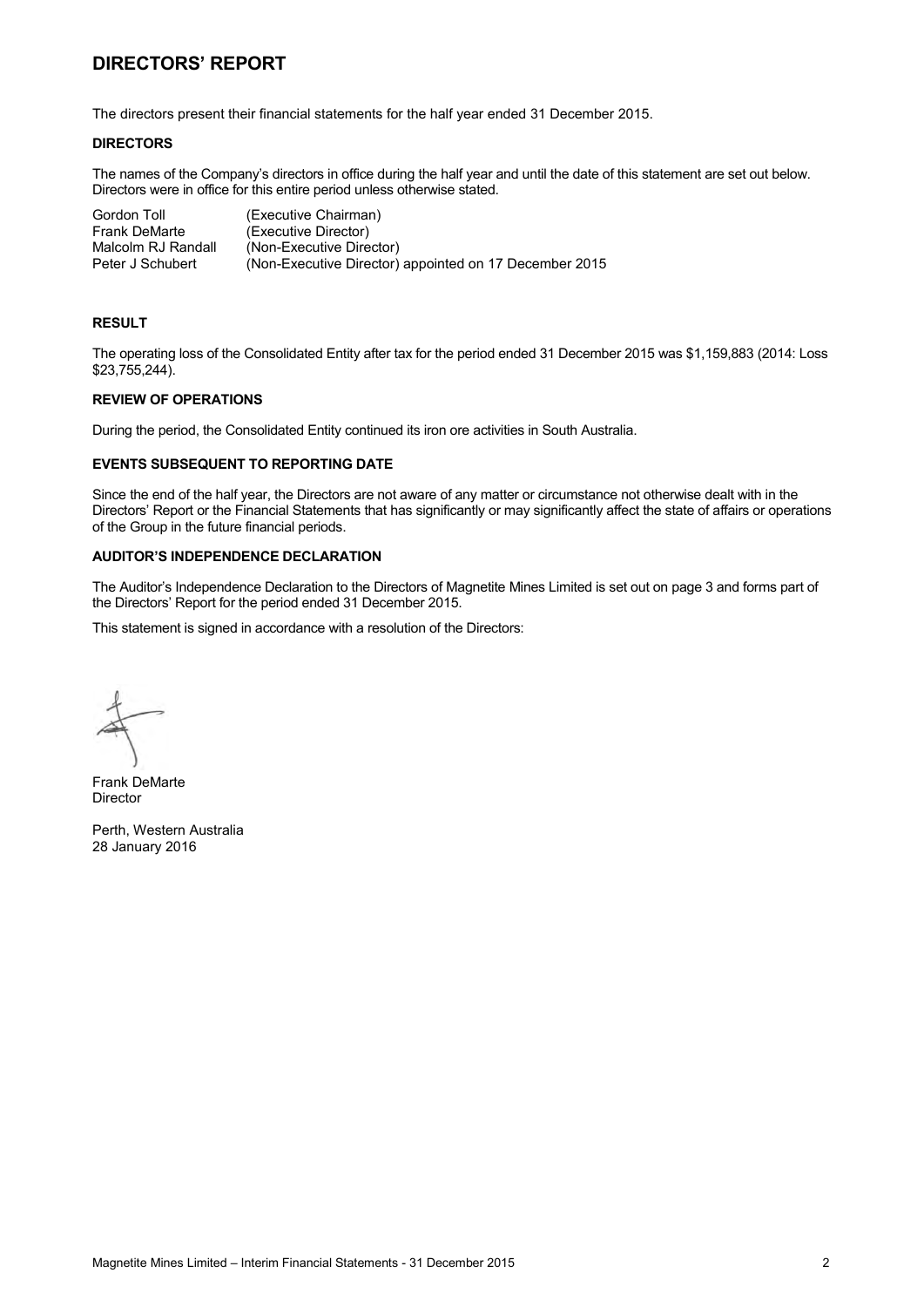

PO Box 1908 West Perth WA 6872 Australia

Level 2, 1 Walker Avenue West Perth WA 6005 Australia

> Tel: +61 8 9481 3188 Fax: +61 8 9321 1204

ABN: 84 144 581 519 www.stantons.com.au

28 January 2016

Board of Directors Magnetite Mines Limited 118B Glen Osmond Road Parkside SA 5063

Dear Directors

# **RE: MAGNETITE MINES LIMITED**

In accordance with section 307C of the Corporations Act 2001, I am pleased to provide the following declaration of independence to the directors of Magnetite Mines Limited.

As Audit Director for the review of the financial statements of Magnetite Mines Limited for the six months ended 31 December 2015 I declare that to the best of my knowledge and belief, there have been no contraventions of:

- (i) the auditor independence requirements of the Corporations Act 2001 in relation to the review; and
- (ii) any applicable code of professional conduct in relation to the review.

Yours faithfully

**STANTONS INTERNATIONAL AUDIT AND CONSULTING PTY LIMITED (Trading as Stantons International) (An Authorised Audit Company)** 

famin.

**Samir Tirodkar Director** 

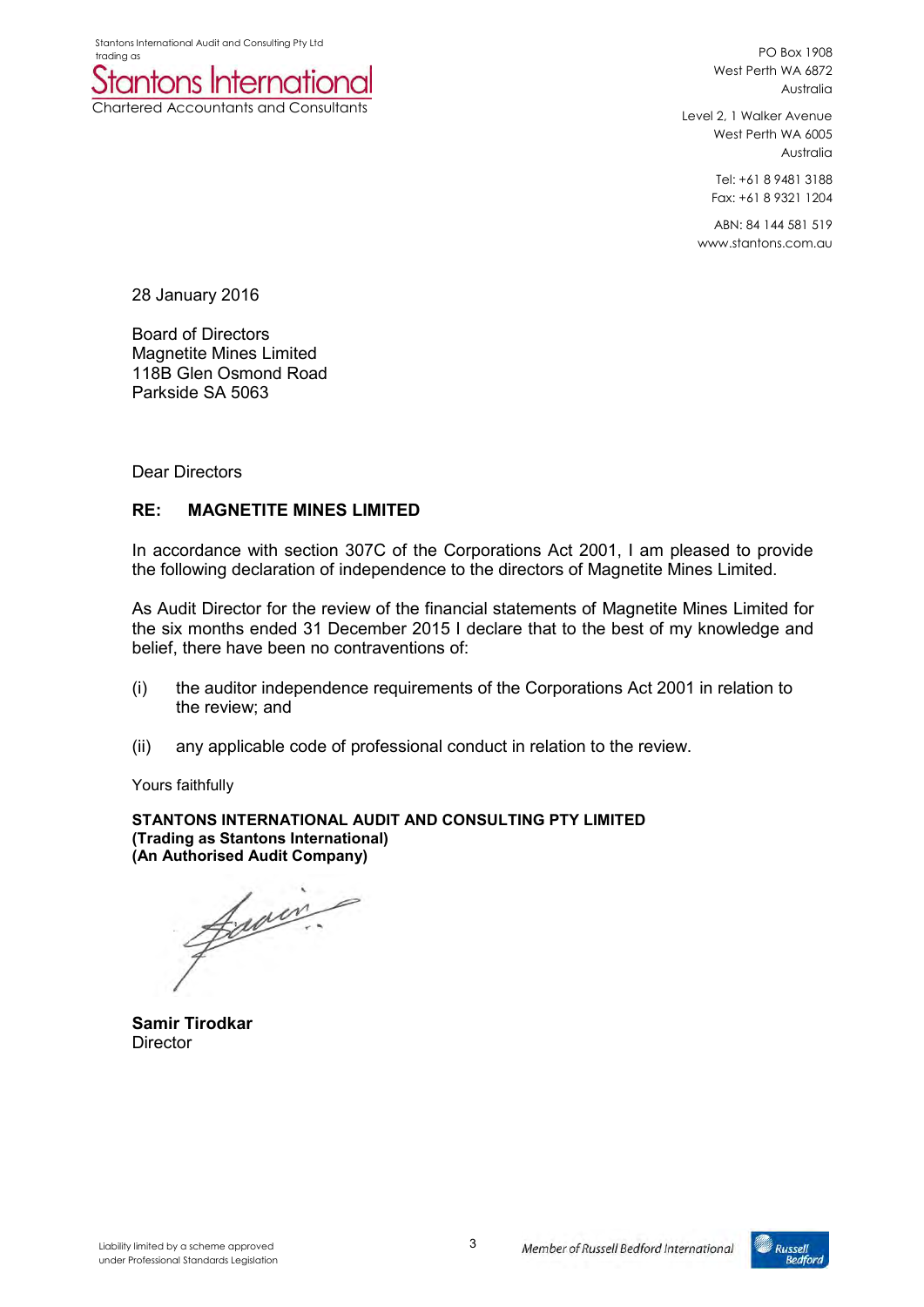# **CONDENSED CONSOLIDATED STATEMENT OF PROFIT OR LOSS AND OTHER COMPREHENSIVE INCOME FOR THE HALF YEAR ENDED 31 DECEMBER 2015**

|                                                                                                                    | <b>Consolidated</b> |                               |                        |  |
|--------------------------------------------------------------------------------------------------------------------|---------------------|-------------------------------|------------------------|--|
|                                                                                                                    | <b>Notes</b>        | <b>31 December 2015</b><br>\$ | 31 December 2014<br>\$ |  |
| <b>REVENUE FROM CONTINUING OPERATIONS</b>                                                                          |                     |                               |                        |  |
| Finance revenue<br>Other income                                                                                    | 3(a)<br>3(b)        | 11,512<br>4,397               | 47,398<br>1,829        |  |
|                                                                                                                    |                     | 15,909                        | 49,227                 |  |
| <b>EXPENDITURE</b>                                                                                                 |                     |                               |                        |  |
| Depreciation and amortisation expenses                                                                             |                     | (20, 192)                     | (26, 846)              |  |
| Employee benefits expenses                                                                                         | 3(c)                | (334, 885)                    | (764, 989)             |  |
| <b>Exploration expenses</b>                                                                                        | 4                   | (8, 102)                      | (15, 401)              |  |
| Other expenses                                                                                                     | 3(d)                | (540, 170)                    | (463, 601)             |  |
| Borrowing costs                                                                                                    | 15                  | (58, 333)                     |                        |  |
| Share of net loss of associate                                                                                     | 3(e)                | (42, 762)                     | (51, 799)              |  |
| (Increase in)/reversal of impairment provision of investment                                                       |                     |                               |                        |  |
| in associate                                                                                                       | 3(e)                | (166, 951)                    | 66,404                 |  |
| Provision for impairment of capitalised exploration expense                                                        | 4                   |                               | (23, 177, 609)         |  |
| Non-recovery of loan to associate provision                                                                        |                     | (4, 397)                      | (101, 019)             |  |
| Loss from continuing operations before income tax expense                                                          |                     | (1, 159, 883)                 | (24, 485, 633)         |  |
| Income tax benefit                                                                                                 | 5                   |                               | 730,389                |  |
| Net (Loss)/Profit from continuing operations for the<br>period                                                     |                     | (1, 159, 883)                 | (23, 755, 244)         |  |
| Other comprehensive income<br>Items that may be reclassified subsequently to profit or loss                        |                     |                               |                        |  |
| Items that will not be reclassified to profit or loss                                                              |                     |                               |                        |  |
| Total comprehensive (loss)/income for the period                                                                   |                     | (1, 159, 883)                 | (23, 755, 244)         |  |
|                                                                                                                    |                     |                               |                        |  |
| Net (Loss)/Profit attributable to:<br>Members of the parent entity                                                 |                     | (1, 159, 883)                 | (23, 755, 244)         |  |
| Total comprehensive (loss)/income attributable to:                                                                 |                     |                               |                        |  |
| Members of the parent entity                                                                                       |                     | (1, 159, 883)                 | (23, 755, 244)         |  |
| Earnings per share from continuing operations attributable to<br>the ordinary equity holders of the parent entity: |                     | Cents per share               | Cents per share        |  |
| Basic (loss)/earnings for the half-year                                                                            | 6                   | (0.31)                        | (6.78)                 |  |
| Diluted (loss)/earnings for the half-year                                                                          | 6                   | (0.31)                        | (6.78)                 |  |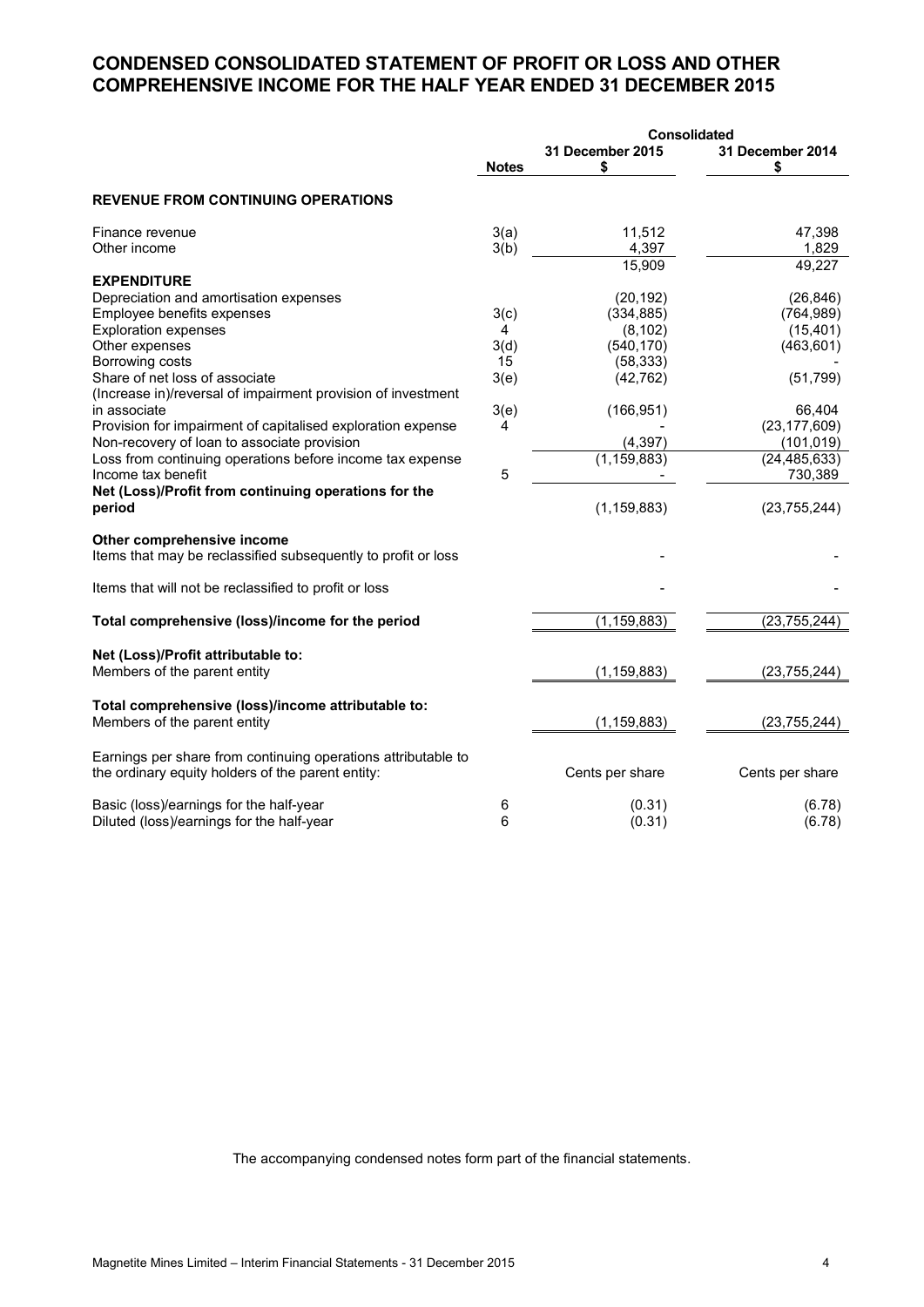# **CONDENSED CONSOLIDATED STATEMENT OF FINANCIAL POSITION AS AT 31 DECEMBER 2015**

|                                        |              | Consolidated           |                   |
|----------------------------------------|--------------|------------------------|-------------------|
|                                        | <b>Notes</b> | 31 December 2015<br>\$ | 30 June 2015<br>S |
| <b>ASSETS</b>                          |              |                        |                   |
| <b>Current Assets</b>                  |              |                        |                   |
| Cash and cash equivalents              | 8            | 690,766                | 1,752,741         |
| Trade and other receivables            |              | 204,994                | 148,062           |
| Other financial assets                 |              | 18,018                 | 13,268            |
| <b>Total Current Assets</b>            |              | 913,778                | 1,914,071         |
| <b>Non-Current Assets</b>              |              |                        |                   |
| Trade and other receivables            |              | 62,988                 | 120,742           |
| Investment in associate                | 3(e)         | 131,781                | 341,494           |
| Property, plant and equipment          |              | 114,669                | 124,783           |
| Exploration and evaluation expenditure | 4            | 7,913,653              | 4,484,902         |
| Intangibles                            |              | 2,572                  | 3,430             |
| <b>Total Non-Current Assets</b>        |              | 8,225,663              | 5,075,351         |
| <b>TOTAL ASSETS</b>                    |              | 9,139,441              | 6,989,422         |
| <b>LIABILITIES</b>                     |              |                        |                   |
| <b>Current Liabilities</b>             |              |                        |                   |
| Trade and other payables               |              | 139,310                | 86,172            |
| Provisions                             |              | 27,168                 | 34,899            |
| <b>Total Current Liabilities</b>       |              | 166,478                | 121,071           |
| <b>Non-Current Liabilities</b>         |              |                        |                   |
| Convertible loan note liability        | 15           | 2,500,000              |                   |
| <b>Total Non-Current Liabilities</b>   |              | 2,500,000              |                   |
| <b>TOTAL LIABILITIES</b>               |              | 2,666,478              | 121,071           |
| <b>NET ASSETS</b>                      |              | 6,472,963              | 6,868,351         |
|                                        |              |                        |                   |
| <b>EQUITY</b>                          |              |                        |                   |
| Contributed equity                     | 10(a)        | 45,105,477             | 44,519,005        |
| Reserves                               |              | 7,903,030              | 7,725,007         |
| <b>Accumulated losses</b>              |              | (46, 535, 544)         | (45, 375, 661)    |
| <b>TOTAL EQUITY</b>                    |              | 6,472,963              | 6,868,351         |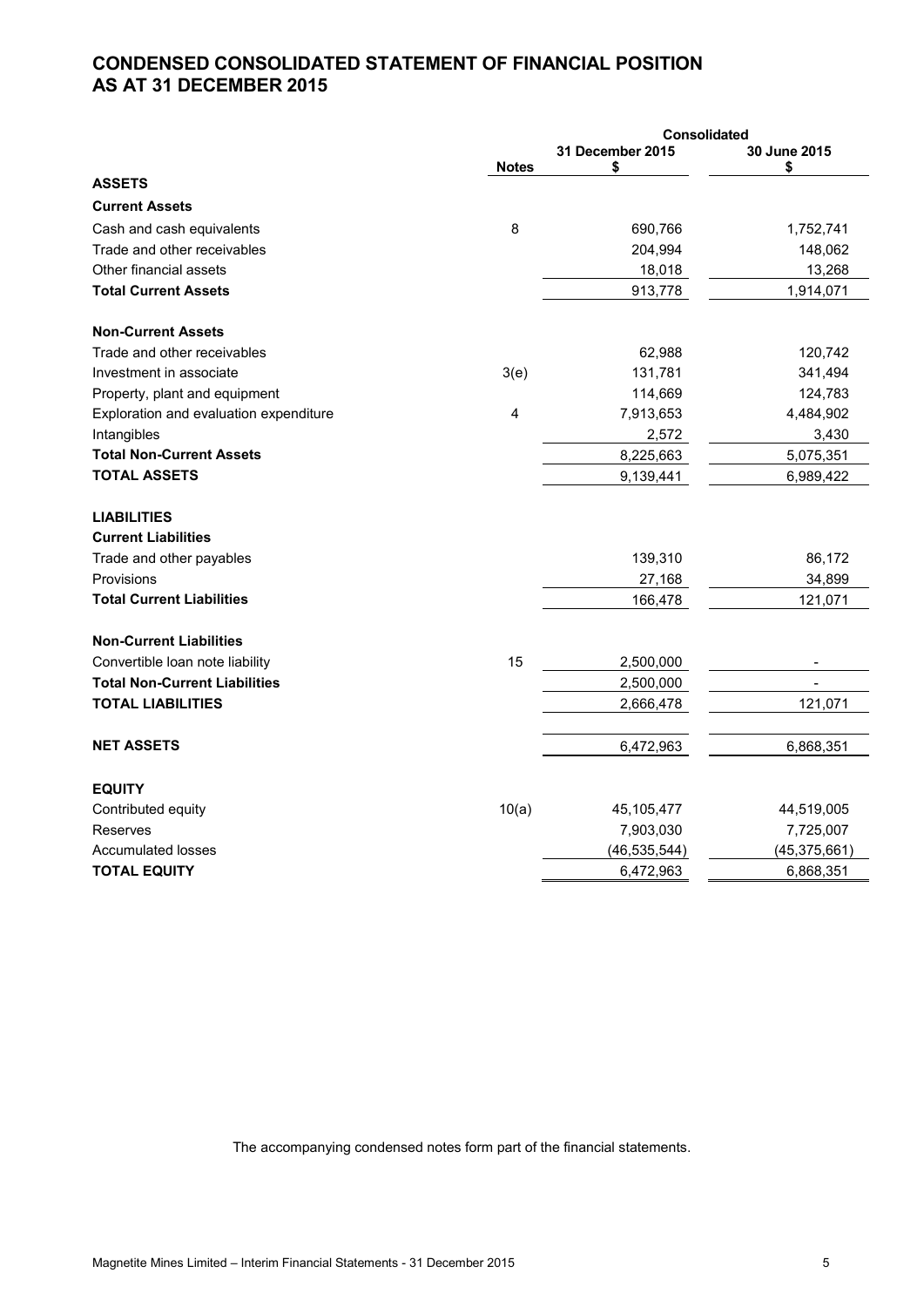# **CONDENSED CONSOLIDATED STATEMENT OF CASH FLOWS FOR THE HALF YEAR ENDED 31 DECEMBER 2015**

|                                                                           | <b>Consolidated</b> |                        |                       |
|---------------------------------------------------------------------------|---------------------|------------------------|-----------------------|
|                                                                           | <b>Notes</b>        | 31 December 2015<br>\$ | 31 December 2014<br>S |
| <b>CASH FLOWS FROM OPERATING ACTIVITIES</b>                               |                     |                        |                       |
| Payments to suppliers and employees<br>Other revenue received             |                     | (819, 018)             | (1,414,703)           |
| Interest received                                                         |                     | 14,727                 | 59,770                |
| Payment for exploration and evaluation<br>Income tax benefit - R&D refund |                     | (8, 102)               | (241, 699)            |
| Net cash flows used in operating activities                               |                     | (812, 393)             | (1,596,632)           |
| <b>CASH FLOWS FROM INVESTING ACTIVITIES</b>                               |                     |                        |                       |
| Payment for tenements, exploration and evaluation                         |                     |                        |                       |
| expenditure<br>Payments for plant and equipment                           |                     | (853, 834)<br>(9,221)  | (50,000)<br>(7,500)   |
| Redemption of security deposits                                           |                     | 27,001                 |                       |
| Proceeds from disposal of fixed assets                                    | 3(f)                |                        | 1,482                 |
| Loan to Aldershot                                                         |                     |                        | (99, 227)             |
| Net cash flows used in investing activities                               |                     | (836, 054)             | (155, 245)            |
| <b>CASH FLOWS FROM FINANCING ACTIVITIES</b>                               |                     |                        |                       |
| Proceeds from issue of shares and options                                 |                     | 586,472                | 193,086               |
| Net cash flows from financing activities                                  |                     | 586,472                | 193,086               |
| Net decrease in cash and cash equivalents                                 |                     | (1,061,975)            | (1,558,791)           |
| Cash and cash equivalents at the beginning of period                      |                     | 1,752,741              | 3,671,290             |
| Cash and cash equivalents at the end of period                            | 8                   | 690,766                | 2,112,499             |
|                                                                           |                     |                        |                       |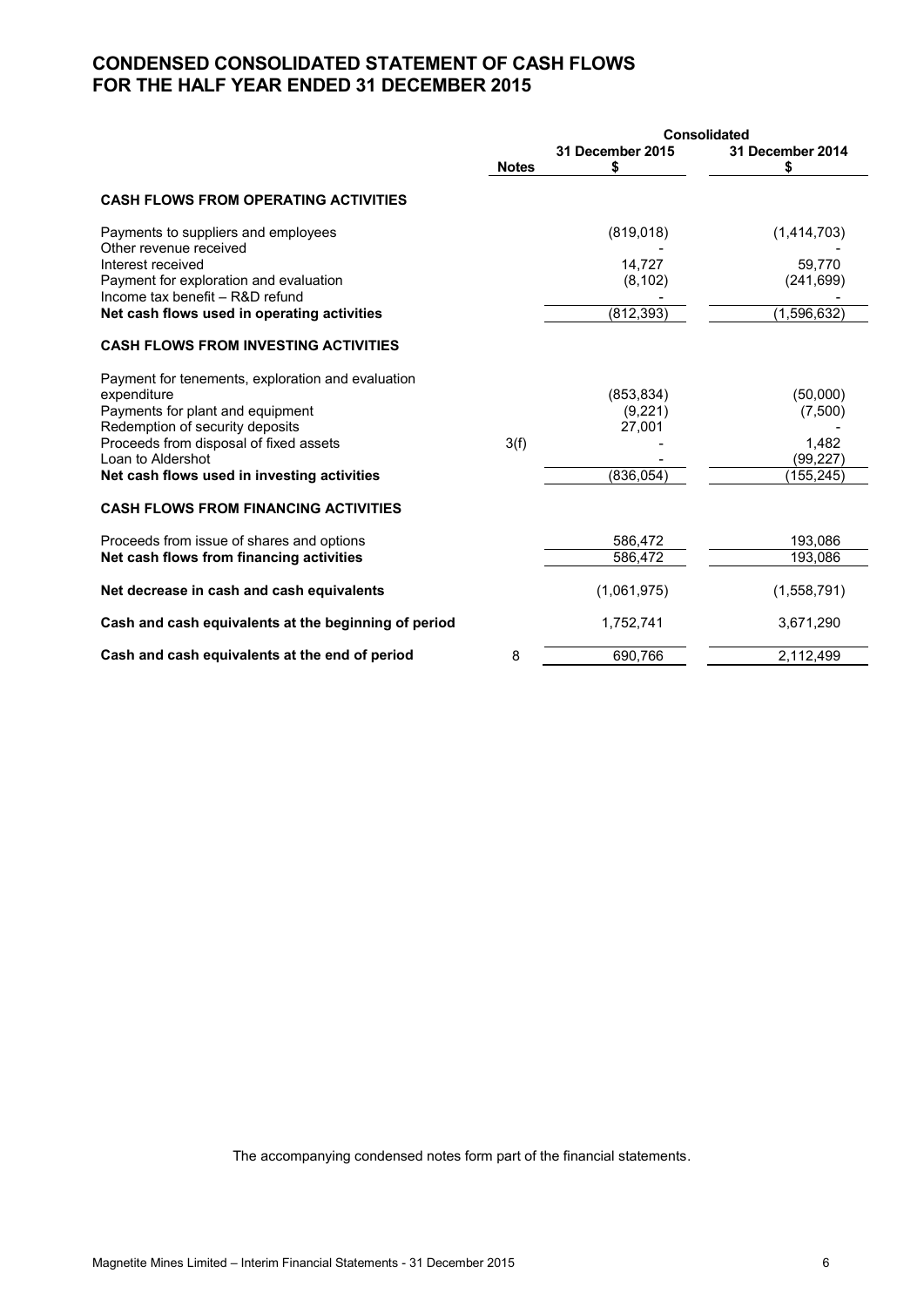# **CONDENSED CONSOLIDATED STATEMENT OF CHANGES IN EQUITY FOR THE HALF YEAR ENDED 31 DECEMBER 2015**

|                                                                                                                                                        | <b>Equity</b> | <b>Accumulated</b><br><b>losses</b> | Option<br><b>Reserve</b> | <b>Share Based</b><br><b>Payments</b><br><b>Reserve</b> | Foreign<br>Currency<br><b>Reserve</b> | <b>Fair Value</b><br>Reserve | Total              |
|--------------------------------------------------------------------------------------------------------------------------------------------------------|---------------|-------------------------------------|--------------------------|---------------------------------------------------------|---------------------------------------|------------------------------|--------------------|
| <b>Consolidated</b>                                                                                                                                    |               |                                     |                          |                                                         |                                       |                              |                    |
| Balance at 1 July 2015                                                                                                                                 | 44.519.005    | (45,375,661)                        | 1.007.941                | 6.658.187                                               | 58.879                                |                              | 6,868,351          |
| Total comprehensive income for the period<br>Loss for the period                                                                                       |               | (1, 159, 883)                       |                          |                                                         |                                       |                              | (1, 159, 883)      |
| Total comprehensive gain/(loss) for the period                                                                                                         |               | (1.159.883)                         |                          |                                                         |                                       |                              | (1, 159, 883)      |
| Transactions with owners recorded directly in equity:<br>Contributions of equity, net of transaction costs<br>Recognised value of share based payments | 586,472       | -                                   |                          | 178.023                                                 |                                       |                              | 586,472<br>178,023 |
| <b>Balance at 31 December 2015</b>                                                                                                                     | 45.105.477    | (46.535.544)                        | 1.007.941                | 6.836.210                                               | 58.879                                |                              | 6.472.963          |

|                                                                                               | <b>Equity</b> | <b>Accumulated</b><br>losses | Option<br><b>Reserve</b> | <b>Share Based</b><br><b>Payments</b> | Foreign<br>Currency      | <b>Fair Value</b><br><b>Reserve</b> | Total             |
|-----------------------------------------------------------------------------------------------|---------------|------------------------------|--------------------------|---------------------------------------|--------------------------|-------------------------------------|-------------------|
| <b>Consolidated</b>                                                                           |               |                              |                          | <b>Reserve</b>                        | <b>Reserve</b>           |                                     |                   |
| Balance at 1 July 2014                                                                        | 44,325,919    | (17,008,360)                 | 1,007,941                | 6,637,415                             | 71,554                   | (96, 157)                           | 34,938,312        |
| Total comprehensive income for the period<br>Loss for the period                              |               | (23, 755, 244)               |                          |                                       |                          |                                     | (23,755,244)      |
| Total comprehensive gain/(loss) for the period                                                |               | (23, 755, 244)               |                          | -                                     | $\overline{\phantom{a}}$ | $\overline{\phantom{0}}$            | (23, 755, 244)    |
| Transactions with owners recorded directly in equity:                                         |               |                              |                          |                                       |                          |                                     |                   |
| Contributions of equity, net of transaction costs<br>Recognised value of share based payments | 193.086       |                              |                          | 20.773                                |                          |                                     | 193,086<br>20,773 |
| <b>Balance at 31 December 2014</b>                                                            | 44.519.005    | (40.763.604)                 | 1.007.941                | 6,658,188                             | 71,554                   | (96, 157)                           | 11.396.927        |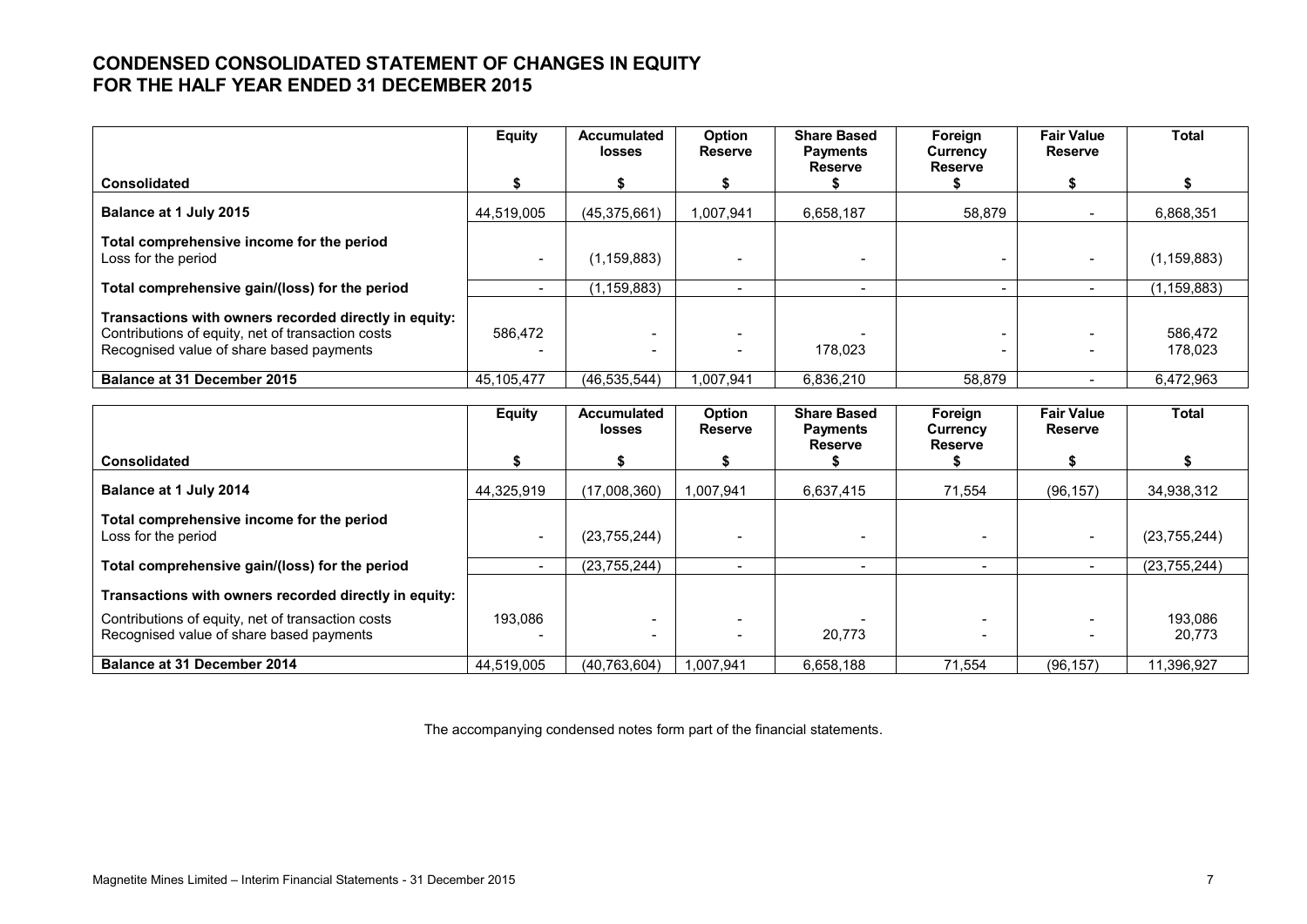### **1. CORPORATE INFORMATION**

This financial report includes the consolidated financial statements and notes of Magnetite Mines Limited and its controlled entities ("consolidated entity or group").

### **2. SUMMARY OF SIGNIFICANT ACCOUNTING POLICIES**

#### **Basis of Preparation**

These general purpose interim financial statements for the half-year reporting period ended 31 December 2015 have been prepared in accordance with requirements of the Corporations Act 2001 and Australian Accounting Standard AASB 134: Interim Financial Reporting. The Group is a for-profit entity for financial reporting purposes under Australian Accounting Standards.

This interim financial report is intended to provide users with an update on the latest annual financial statements of Magnetite Mines Limited and its controlled entities (referred to as the "Consolidated Group" or "Group"). As such, it does not contain information that represents relatively insignificant changes occurring during the half-year within the Group. It is therefore recommended that this financial report be read in conjunction with the annual financial statements of the Group for the year ended 30 June 2015, together with any public announcements made during the following half-year.

These interim financial statements were authorized for issue on 28 January 2016.

#### **a) Accounting Policies**

The same accounting policies and methods of computation have been followed in this interim financial report as were applied in the most recent annual financial statements. The Group has considered the implications of new and amended Accounting Standards but determined that their application to the financial statements is either not relevant or not material.

#### **b) Mineral exploration and evaluation**

The application of the Group's accounting policy for exploration and evaluation expenditure requires judgment in determining whether it is likely that future economic benefits are likely either from future exploitation or sale or where activities have not reached a stage which permits a reasonable assessment of the existence of reserves. The determination of a Joint Ore Reserves Committee (JORC) resource is itself an estimation process that requires varying degrees of uncertainty depending on sub-classification and these estimates directly impact the point of deferral of exploration and evaluation expenditure. The deferral policy requires management to make certain estimates and assumptions about future events or circumstances, in particular whether an economically viable extraction operation can be established. Estimates and assumptions made may change if new information becomes available. If, after expenditure is capitalised, information becomes available suggesting that the recovery of expenditure is unlikely, the amount capitalised is written off in the statement of profit and loss in the period when the new information becomes available.

Exploration, evaluation and development costs are accumulated in respect of each separate area of interest. Exploration and evaluation costs are carried forward where right of tenure of the area of interest is current and they are expected to be recouped through sale or successful development and exploitation of the area of interest or, where exploration and valuation activities in the area of interest have not yet reached a stage that permits reasonable assessment of the existence of economically recoverable reserves. When an area of interest is abandoned or the directors decide that it is not commercial, any accumulated costs in respect of that area are written off in the financial period the decision was made. Each area of interest is also reviewed at the end of each accounting period and accumulated costs written off to the extent that they may not be recoverable in the future. Amortisation is not charged on costs carried forward in respect of areas of interest in the development phase until production commences.

#### **Going concern**

The accounts have been prepared on the going concern basis, which contemplates continuity of normal business activities and the realisation of assets and liabilities in the normal course of business

The group recorded a loss of \$1,159,883 for the half year ended 31 December 2015. Total exploration expenditure written off in the year is \$8,102 and no provision for impairment loss was made. The group had cash assets of \$690,766 at 31 December 2015 and investments held for trading and available for sale valued at \$18,018 at the reporting date. The directors consider these funds, combined with additional funds from any capital raising to be sufficient for the planned expenditure on the mineral projects for the ensuing 12 months as well as for corporate and administrative overhead costs. The directors also believe that they have the capacity to raise additional capital should that become necessary. For these reasons, the directors believe the going concern basis of preparation is appropriate.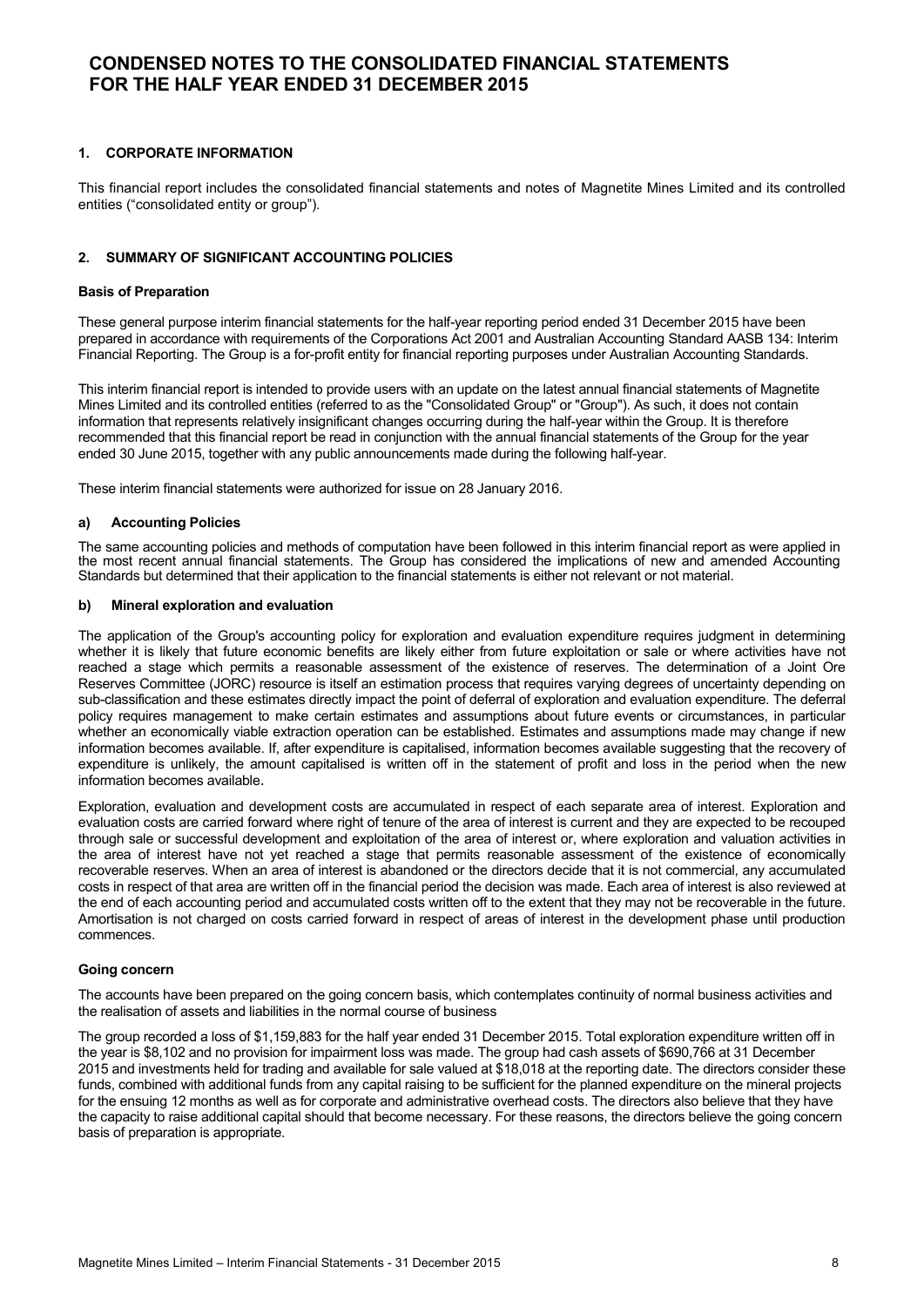# **3. REVENUE AND EXPENSES**

Revenues and expenses from continuing operations:

|    | Reveriges and expenses from continuing operations.                                                                                                  |      |                        | <b>Consolidated</b>       |
|----|-----------------------------------------------------------------------------------------------------------------------------------------------------|------|------------------------|---------------------------|
|    |                                                                                                                                                     |      | 31 December 2015<br>\$ | 31 December 2014<br>\$    |
| a) | <b>Finance revenue</b>                                                                                                                              |      |                        |                           |
|    | Bank interest received and receivable                                                                                                               |      | 11,512                 | 47,398                    |
| b) | <b>Other Income</b>                                                                                                                                 |      |                        |                           |
|    | Sundry income<br>Foreign currency gain                                                                                                              |      | 4,397                  | 1,791<br>38               |
|    |                                                                                                                                                     |      | 4,397                  | 1,829                     |
| C) | <b>Employee benefits expense</b>                                                                                                                    |      |                        |                           |
|    | Share based payments (note 12a)<br>Salaries and wages                                                                                               |      | 178,023<br>156,862     | 20,773<br>744,216         |
|    |                                                                                                                                                     |      | 334,885                | 764,989                   |
| d) | <b>Other expenses</b>                                                                                                                               |      |                        |                           |
|    | Contractors and consultants services<br>General and administrative expenses<br>Loss on disposal of property, plant and equipment                    | 3(f) | 248,362<br>291,808     | 137,243<br>325,753<br>605 |
|    |                                                                                                                                                     |      | 540,170                | 463,601                   |
| e) | Investment accounted for using equity method<br>Balance at the beginning of the year                                                                |      | 341,494                | 326,853                   |
|    | Share of associated company's loss after tax<br>Share of translation reserve of associate                                                           |      | (42, 762)              | (51, 799)                 |
|    | Share of fair value reserve of associate<br>Recognised value of share based payments of associate<br>(Increase in)/reversal of impairment provision |      | (166,951)              | 66,404                    |
|    |                                                                                                                                                     |      | 131,781                | 341,458                   |

At 31 December 2015 the market value of the shares that the group held in Aldershot was \$131,781 and as at 27 January 2016 the market value was \$131,114.

| Loss on disposal of property, plant and equipment<br>Proceeds from disposal of property, plant and equipment<br>Less carrying value of disposed property, plant and |      | 1.482   |
|---------------------------------------------------------------------------------------------------------------------------------------------------------------------|------|---------|
| equipment                                                                                                                                                           |      | (2.087) |
| Net loss on disposal of property, plant and equipment                                                                                                               | 3(d) | (605)   |
|                                                                                                                                                                     |      |         |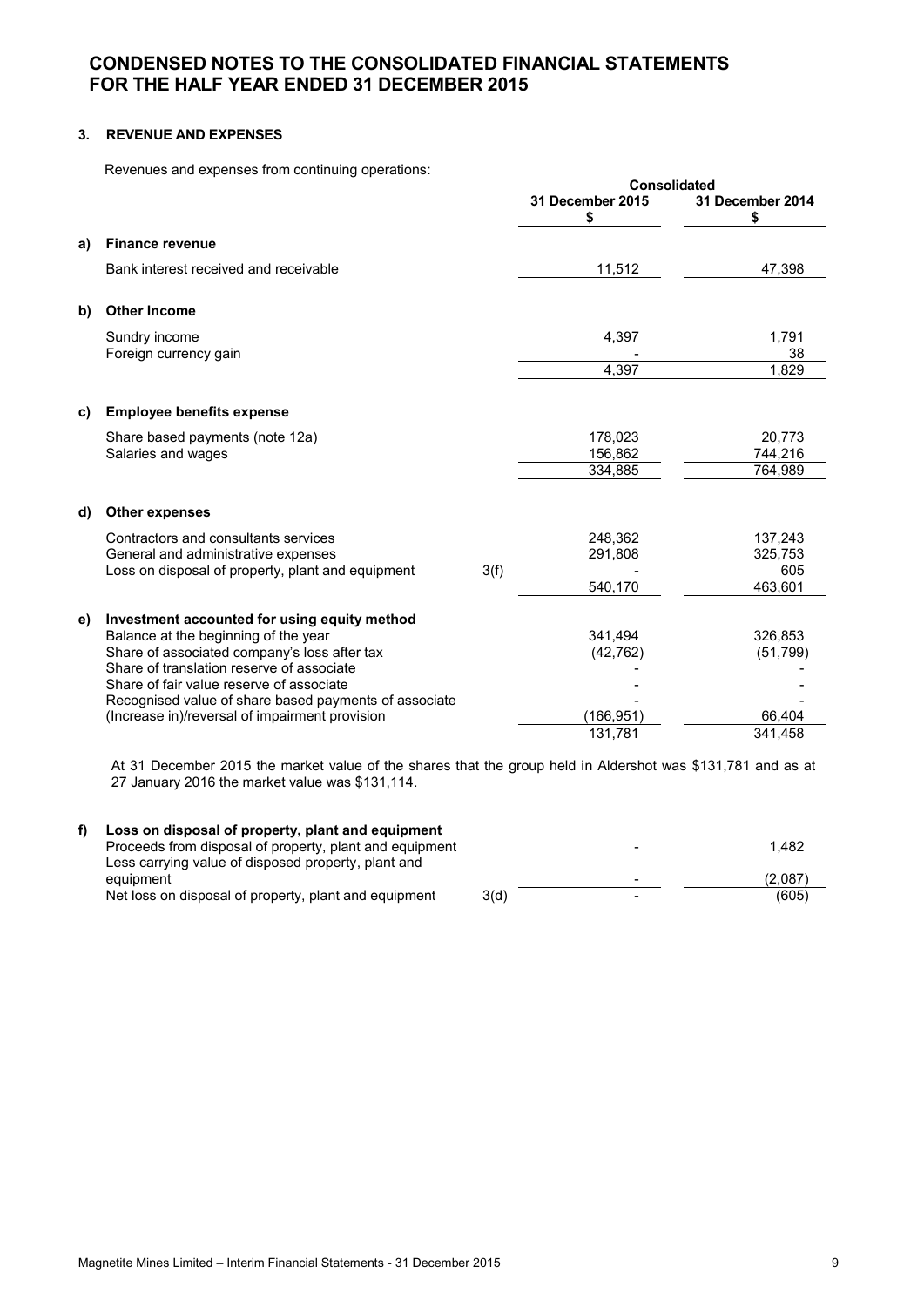# **4. EXPLORATION EXPENDITURE**

|                                                             | 31 December 2015 | 30 June 2015   |
|-------------------------------------------------------------|------------------|----------------|
| Balance at the beginning of the period                      | 4.484.902        | 31.595.944     |
| Exploration expenditure                                     | 3.436.853        | 481.843        |
| Provision for impairment of capitalised exploration expense |                  | (27, 558, 704) |
| Exploration written off                                     | (8, 102)         | (34, 181)      |
|                                                             | 7,913,653        | 4,484,902      |

### **5. INCOME TAX BENEFIT**

|                    | 31 December 2015         | 31 December 2014 |
|--------------------|--------------------------|------------------|
| Income Tax Benefit | $\overline{\phantom{a}}$ | 730.389          |

### **6. EARNINGS PER SHARE**

|                                                                                                                                   | 31 December 2015<br>Cents | 31 December 2014<br>Cents |
|-----------------------------------------------------------------------------------------------------------------------------------|---------------------------|---------------------------|
| Basic loss per share (cents per share)<br>Diluted loss per share (cents per share)                                                | (0.31)<br>(0.31)          | (6.78)<br>(6.78)          |
| Weighted average number of ordinary shares used in the<br>calculation of basic earnings per share                                 | 373,868,398               | 350.257.800               |
| Weighted average number of ordinary shares and potential ordinary<br>shares used in the calculation of diluted earnings per share | 373,868,398               | 350,257,800               |

# **7. SEGMENT INFORMATION**

Magnetite Mines Limited operates within the exploration industry in Australia and has an interest in Aldershot, a TSX Venture Exchange listed company.

The consolidated entity has applied AASB 8 Operating Segments. AASB 8 requires the entity to identify operating segments and disclose segment information on the basis of internal reports that are provided to, and reviewed by, the chief operating decision maker of the consolidated entity to allocate resources and assess performance. In the case of the consolidated entity, the chief operating decision maker is the Board of Directors. Operating segments now represent the basis on which the Company reports its segment information to the Board. The change in policy has not resulted in a change to the disclosure presented.

| <b>Primary Reporting</b><br><b>Geographical Segments</b> | <b>Segment Revenues</b> | <b>Segment Revenues</b>  | <b>Segment Results</b>   | <b>Segment Results</b> |
|----------------------------------------------------------|-------------------------|--------------------------|--------------------------|------------------------|
|                                                          | Dec 2015                | Dec 2014                 | Dec 2015                 | Dec 2014               |
| Australia                                                | 15.909                  | 49.227                   | (1, 159, 883)            | (23, 755, 244)         |
| Canada                                                   |                         |                          |                          |                        |
| Eliminations/Unallocated                                 |                         | $\overline{\phantom{0}}$ | $\overline{\phantom{0}}$ |                        |
| Total                                                    | 15.909                  | 49.227                   | (1, 159, 883)            | (23, 755, 244)         |

| <b>Primary Reporting</b><br><b>Geographical Segments</b> | <b>Segment Assets</b> | <b>Segment Assets</b> | Segment<br><b>Liabilities</b> | Segment<br><b>Liabilities</b> |
|----------------------------------------------------------|-----------------------|-----------------------|-------------------------------|-------------------------------|
|                                                          | Dec 2015              | <b>June 2015</b>      | Dec 2015                      | <b>June 2015</b>              |
| Australia                                                | 9,007,660             | 6,647,928             | 2,666,478                     | 121,071                       |
| Canada                                                   | 131.781               | 341.494               | $\overline{\phantom{0}}$      |                               |
| Eliminations/Unallocated                                 |                       |                       | -                             |                               |
| <b>Total</b>                                             | 9.139.441             | 6,989,422             | 2,666,478                     | 121.071                       |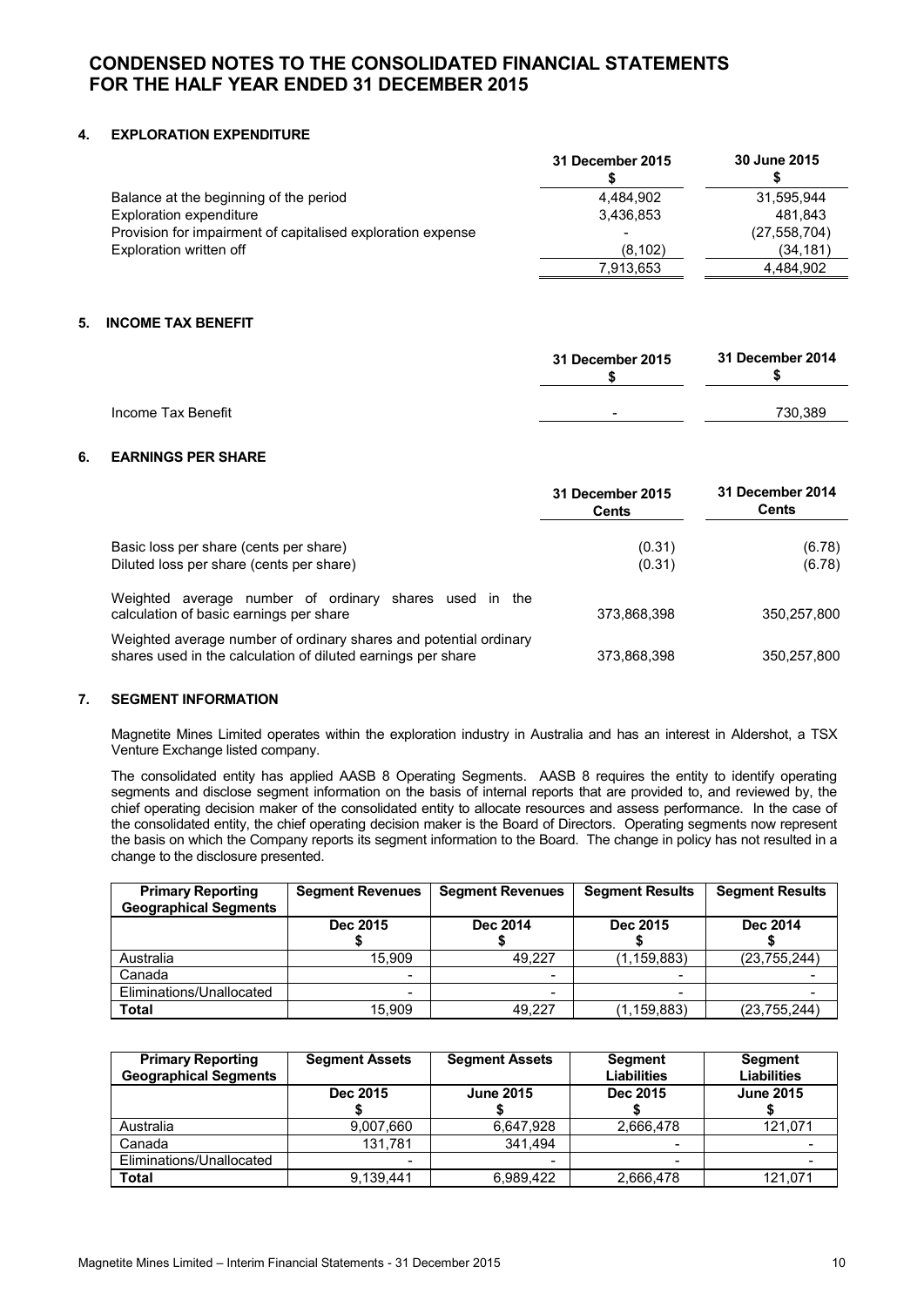### **8. CASH AND CASH EQUIVALENTS**

For the purposes of the half year Condensed Consolidated Statement of Cash Flows, cash and cash equivalents comprise the following:

|                          |                  | Consolidated |  |  |
|--------------------------|------------------|--------------|--|--|
|                          | 31 December 2015 | 30 June 2015 |  |  |
| Cash at bank and in hand | 90.766           | 552.741      |  |  |
| Short-term deposits      | 600,000          | 1.200.000    |  |  |
|                          | 690.766          | 1.752.741    |  |  |

Cash at bank earns interest at floating rates based on daily bank deposit rates. Deposits at call earn interest on a 30 to 180 day term basis at bank deposit rates.

# **9. CONTROLLED ENTITIES**

| Name                         | Country of<br>Incorporation | Percentage interest held |           | Carrying Amount of parent<br>entity's investment |            |
|------------------------------|-----------------------------|--------------------------|-----------|--------------------------------------------------|------------|
|                              |                             | 2015<br>%                | 2014<br>% | 2015<br>\$                                       | 2014<br>\$ |
| Razorback Iron Pty Ltd       | <b>AUS</b>                  | 100                      | 100       | 20                                               | 20         |
| Razorback Operations Pty Ltd | <b>AUS</b>                  | 100                      | 100       | 20                                               | 20         |
| Red Dragon Mining Pty Ltd    | <b>AUS</b>                  | 100                      | 100       | 20                                               | 20         |
| Ironback Pty Ltd             | <b>AUS</b>                  | 100                      | 100       | 100                                              | 100        |

The Company has a direct equity interest of 40.69% in Aldershot Resources Ltd (Aldershot) a listed company on the Toronto Stock Exchange. Whilst the Company has a significant equity interest in Aldershot, the directors have determined that the Company does not control Aldershot as it does not have the power or current ability to direct the activities of Aldershot.

#### **10. CONTRIBUTED EQUITY**

#### **a) Issued and paid up capital**

|                       | 31 December 2015 | 30 June 2015 |
|-----------------------|------------------|--------------|
| Ordinary shares       |                  |              |
| Issued and fully paid | 47.105.740       | 46,515,490   |
| Less: issue costs     | (2,000,263)      | (1,996,485)  |
|                       | 45,105,477       | 44,519,005   |

# **b) Movement in ordinary shares on issue 2015**

|                     | <b>Number of shares</b> |            |
|---------------------|-------------------------|------------|
|                     |                         |            |
| At 1 July 2015      | 353,979,539             | 44,519,005 |
| Movement            | 39,350,000              | 586,473    |
| At 31 December 2015 | 393,329,539             | 45,105,478 |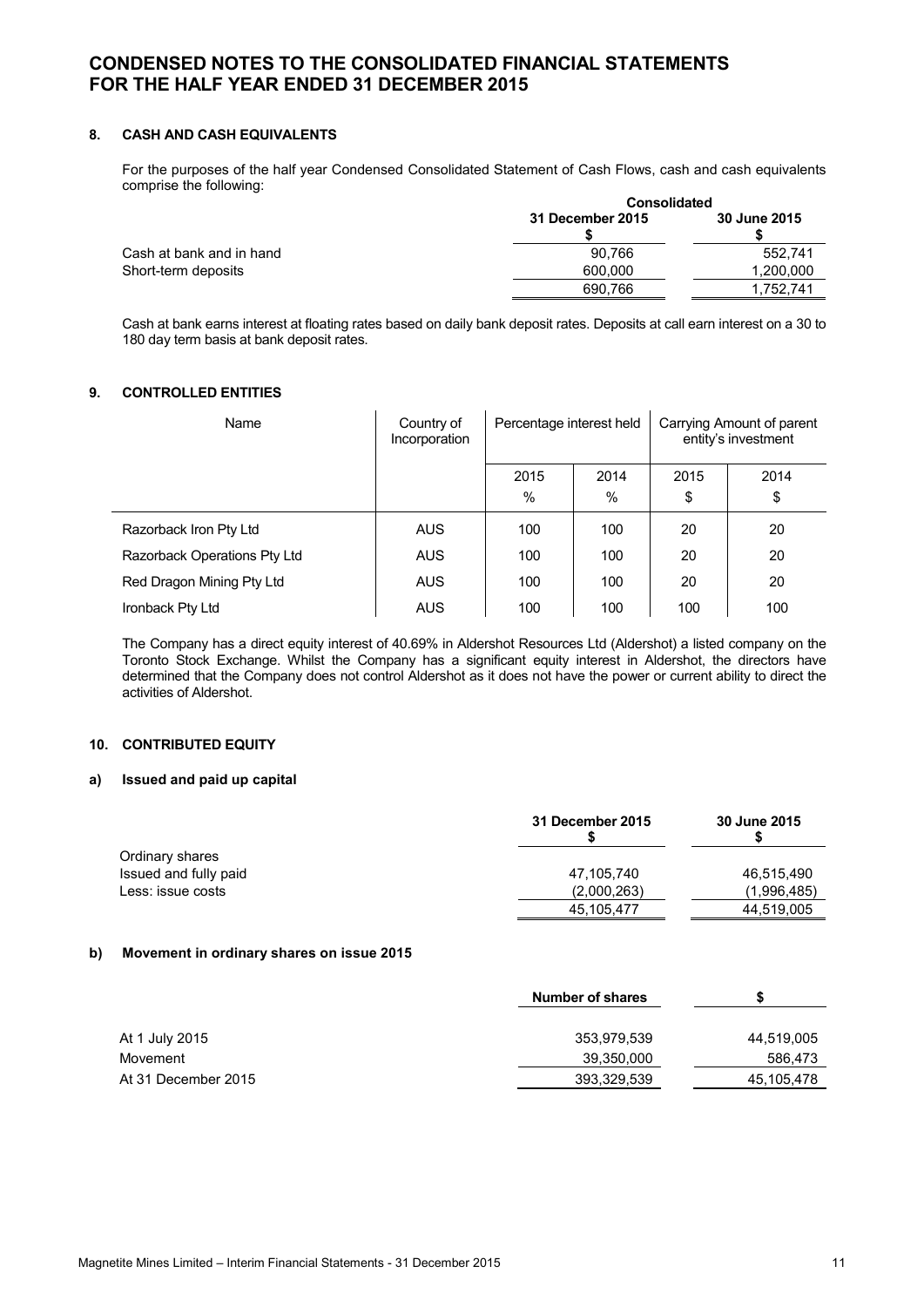# **11. SHARE OPTIONS**

|                                                                            | Balance at<br>1 July 2015 | <b>Issued during</b><br>the period | <b>Exercised during</b><br>the period | Lapsed during the<br>period | Expired during<br>the period | Balance at<br>31 December 2015 |
|----------------------------------------------------------------------------|---------------------------|------------------------------------|---------------------------------------|-----------------------------|------------------------------|--------------------------------|
| Unquoted options exercisable at 22.5 cents, on or<br>before 9 July 2015    | 2,100,000                 |                                    |                                       |                             | (2,100,000)                  |                                |
| Unquoted options exercisable at 19 cents, on or<br>before 29 July 2015     | 500,000                   |                                    |                                       |                             | (500,000)                    |                                |
| Unquoted options exercisable at 28 cents, on or<br>before 29 November 2015 | 5,750,000                 |                                    |                                       |                             | (5,750,000)                  |                                |
| Unquoted options exercisable at 7.5 cents, on or<br>before 25 March 2016   | 500,000                   |                                    |                                       |                             |                              | 500,000                        |
| Unquoted options exercisable at 21 cents, on or<br>before 27 November 2016 | 6,750,000                 |                                    |                                       |                             |                              | 6,750,000                      |
| Unquoted options exercisable at 4.9 cents, on or<br>before 1 July 2016     | 2,700,000                 |                                    |                                       |                             |                              | 2,700,000                      |
| Unquoted options exercisable at 7 cents, on or<br>before 1 July 2017       | 1,450,000                 |                                    |                                       |                             |                              | 1,450,000                      |
| Unquoted options exercisable at 16 cents, on or<br>before 27 November 2017 | 6,500,000                 |                                    |                                       |                             |                              | 6,500,000                      |
| Unquoted options exercisable at 2 cents, on or<br>before 7 October 2018    |                           | 5,300,000                          |                                       |                             |                              | 5,300,000                      |
| Unquoted options exercisable at 10 cents, on or<br>before 31 October 2018  | 6,500,000                 |                                    |                                       |                             |                              | 6,500,000                      |
| Unquoted options exercisable at 2 cents, on or<br>before 26 November 2020  |                           | 20,000,000                         |                                       |                             |                              | 20,000,000                     |
| Total                                                                      | 32,750,000                | 25,300,000                         |                                       |                             | (8,350,000)                  | 49,700,000                     |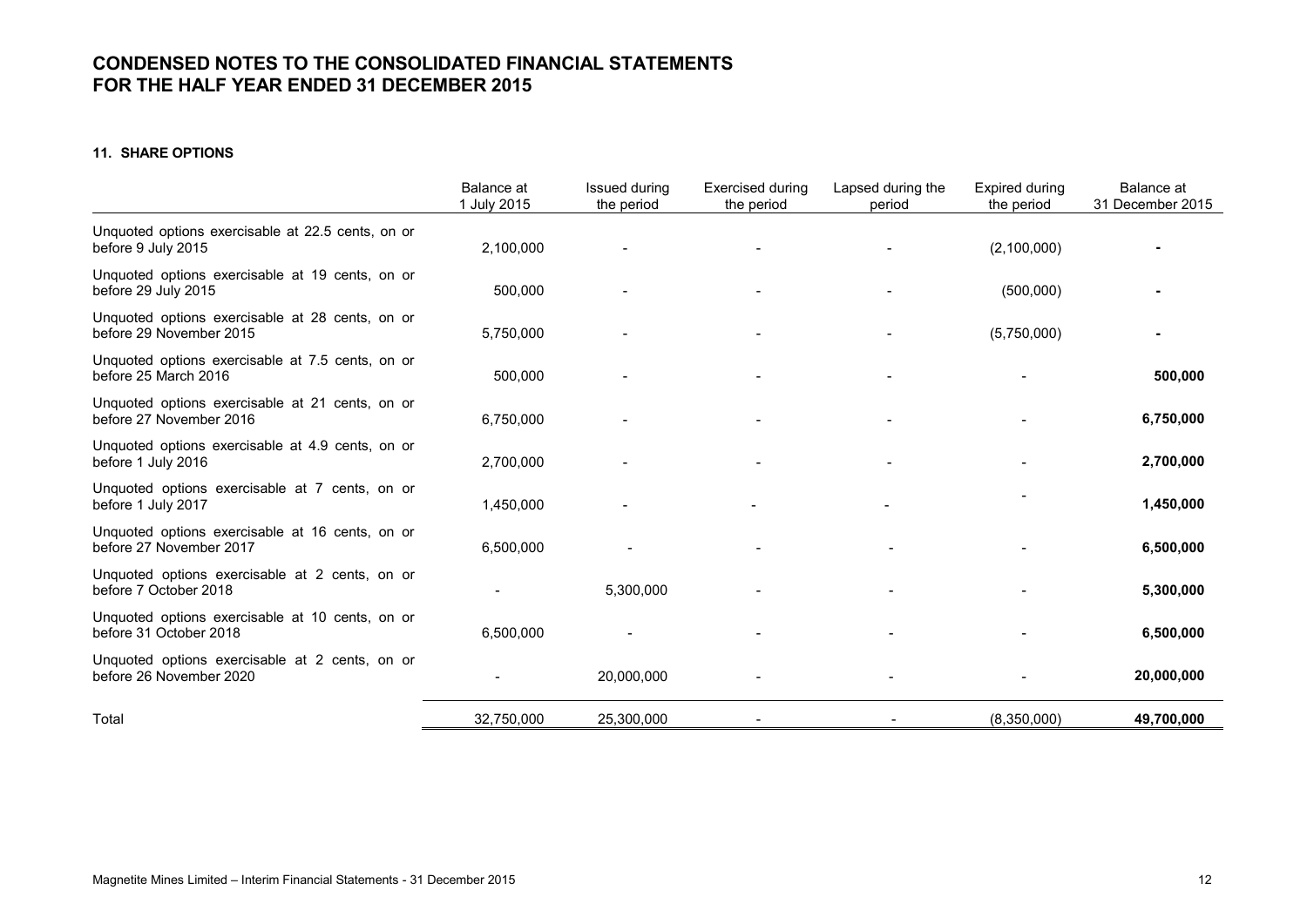# **12. SHARE BASED PAYMENTS**

### **a) Recognised share based payment expenses**

The expense recognised for services received during the period is shown in the table below:

|                                                                                          | <b>Consolidated</b> |                  |
|------------------------------------------------------------------------------------------|---------------------|------------------|
|                                                                                          | 31 December 2015    | 31 December 2014 |
| Expense arising from options issued to Directors, employees<br>and contractors (note 3c) | 178.023             | 20.773           |

#### **b) Issue of Directors and Employee Options**

The Company has an Employee Share Option Plan in place which was approved by shareholders on 28 November 2011. During the 6 months ended 31 December 2015, 20,000,000 (2014: Nil) unquoted options exercisable at 2 cents each on or before 26 November 2020 were issued to Directors. Also during this period 5,300,000 unquoted options exercisable at 2 cents each on or before 7 October 2018 were issued to employees.

#### **c) Directors, Employee and Vendor Options**

The following table illustrates the number and weighted average exercise price of and the movements in share options issued during the period:

|                                                                     | <b>Consolidated</b>         |                      |  |
|---------------------------------------------------------------------|-----------------------------|----------------------|--|
|                                                                     | Number of<br><b>Options</b> | <b>WAEP</b><br>cents |  |
| Outstanding at beginning of the period<br>Granted during the period | 32,750,000<br>25,300,000    | 17<br>2              |  |
| Exercised during the period                                         |                             |                      |  |
| Expired / lapsed during the period                                  | (8,350,000)                 | 26                   |  |
| Outstanding at end of the period                                    | 49,700,000                  | 7.8                  |  |
| Exercisable at the end of the period                                | 49,700,000                  | 7.8                  |  |

The terms and conditions of the options issued during the period are as follows:

(i) 5,300,000 unquoted options issued to employees, at an exercise price of 2 cents each and an expiry date of 7 October 2018. The share price of Magnetite Mines Limited at the grant date 7 October 2015 was 1.7 cents per share. The fair value of the options has been calculated using the Black-Scholes Option Pricing Model applying the following inputs:

| Weighted average exercise price (cents)      | 2 cents   |
|----------------------------------------------|-----------|
| Weighted average life of the options (years) | 3 vears   |
| Share price at grant date (cents)            | 1.7 cents |
| Expected share price volatility (%)          | 102%      |
| Risk free interest rate (%)                  | 1.86%     |
| Fair value per option                        | 0.7 cents |

(ii) 20,000,000 unquoted options issued to employees, at an exercise price of 2 cents each and an expiry date of 26 November 2020. The share price of Magnetite Mines Limited at the grant date 27 November 2015 was 1.3 cents per share. The fair value of the options has been calculated using the Black-Scholes Option Pricing Model applying the following inputs:

| Weighted average exercise price (cents)      | 2 cents   |
|----------------------------------------------|-----------|
| Weighted average life of the options (years) | 5 vears   |
| Share price at grant date (cents)            | 1.3 cents |
| Expected share price volatility (%)          | 112.3%    |
| Risk free interest rate (%)                  | $2.27\%$  |
| Fair value per option                        | 0.7 cents |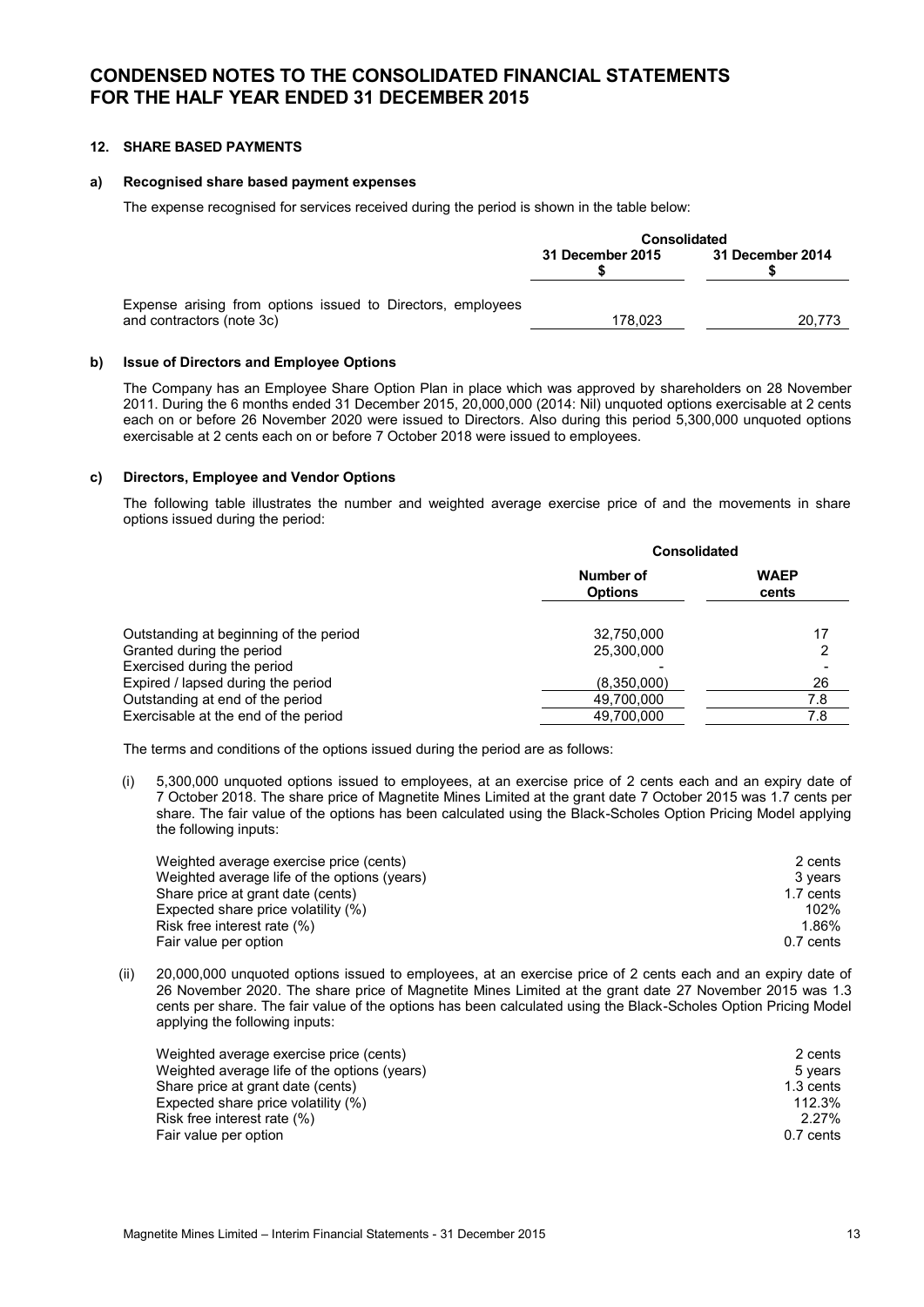# **13. INTEREST IN JOINT VENTURES**

The Group has not entered into any joint venture agreements with third parties in Australia.

### **14. COMMITMENTS**

In the opinion of the Directors, there are no commitments or contingent liabilities at 31 December 2015 and none were incurred in the interval between the period end and the date of this financial report other than as disclosed in Notes 14 and 15.

#### **a) Mineral tenement expenditure commitments – Australia**

The Company has expenditure obligations of approximately \$917,222 with respect to the core assets being the Razorback Premium Iron Project and the Red Dragon Venture. Non core tenements (EL5340 – Cooper Hill, EL4842 – Two Sisters, EL24550 – George and EL27354 – Amangal) are currently in the initial stage of divestment.

If the Company decides to relinquish certain leases and/or does not meet these obligations, assets recognised in the balance sheet may require review to determine the appropriateness of carrying values. The sale, transfer or farm-out of exploration rights to third parties will reduce or extinguish these obligations.

#### **b) Operating Lease Commitments**

The Company has a commercial non cancellable lease expiring on 28 February 2017 on its corporate office premise in Adelaide, South Australia. The Company also has a commercial lease on its corporate office premises in Perth. This is a non-cancellable lease expiring 31 May 2016 that has not been recognised as liability or payable in the financial statements. The Company relocated its corporate office to Adelaide on 1 December 2014 and has subleased the Perth office lease to a new tenant on 13 April 2015. The shortfall in rent is payable by the Company until the expiration of the lease on 31 May 2016.

|                                             | 31 December 2015 | 30 June 2015 |
|---------------------------------------------|------------------|--------------|
| Within one year                             | 49.503           | 63,707       |
| After one year but not more than five years | 6.278            | 25,111       |
|                                             | 55.781           | 88.818       |

### **c) Bonds**

As at 31 December 2015, the Company has outstanding \$63,341 (30 June 2015: \$90,342) as bonds provided by the Company's bank for mineral tenements in Australia.

### **d) Bank guarantee**

As at 31 December 2015, the Company has outstanding \$30,400 (30 June 2015: \$30,400) as a guarantee provided by the Company's bank for corporate office lease.

### **15. CONTINGENCIES**

#### **Contingent liabilities**

As at 31 December 2015, the Company has no outstanding commitments or contingencies, which are not disclosed in Note 15 other than the early tenement payments payable by Magnetite Mines Limited (Company) to complete the acquisition of the Red Dragon Venture tenements, host to the Razorback Premium Iron Project.

#### **Agreement with Mintech Resources Pty Ltd**

Pursuant to a Variation Deed dated 11 August 2015, the Company has negotiated to finalise the acquisition of a 100% interest in EL 5432 (formally EL 4267) covering the Razorback Ridge area on the following terms:

- (1) the issue of Redeemable Convertible Notes on 31 August 2015 with a face value of \$2.5 million on the following terms:
	- a) the Redeemable Convertible Notes have a 48 month term from the issue date;
	- b) interest of 7% per annum, payable 12 months in arrears on the anniversary from the issue date;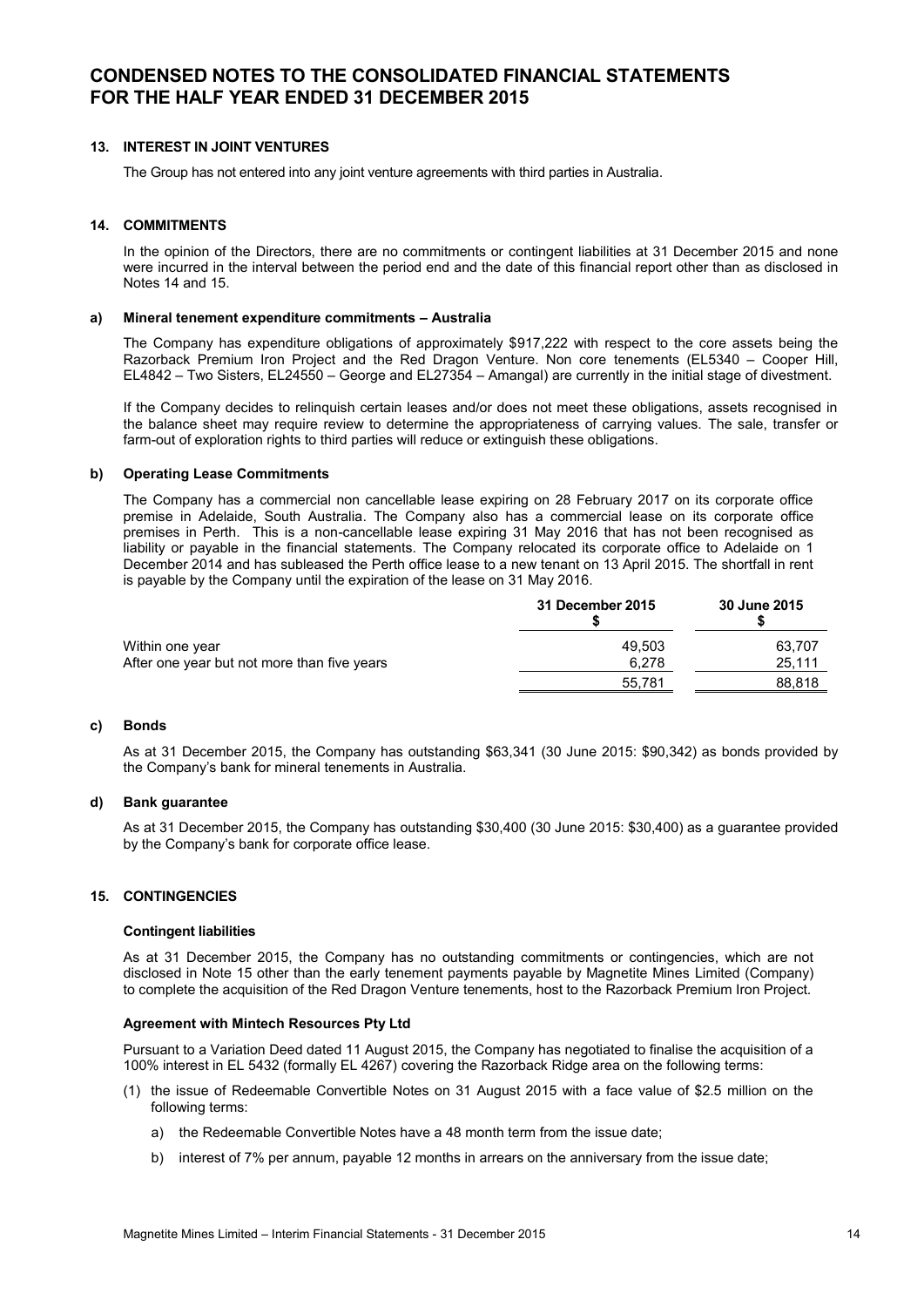- c) at least 5 days before maturity or redemption of the Redeemable Convertible Notes the Company can elect the:
	- (i) Redeemable Convertible Notes be redeemed by cash equivalent to the face value of the Redeemable Convertible Notes;
	- (ii) Redeemable Convertible Notes convert into fully paid ordinary shares in the Company equivalent to the face value of the Redeemable Convertible Notes at a price equivalent to the Company's VWAP over 90 consecutive days;
	- (iii) Redeemable Convertible Notes convert into a combination of cash and fully paid ordinary shares as defined in (i) and (ii); or
	- (iv) Company may extend the maturity date by a single further period of 12 months on a cash payment of \$250,000 extension fee to Mintech;
- (2) Resource payments to Mintech calculated at \$0.01 per DTR tonne of measured resources (resource payment = tonne of measured resource x \$0.01 x [(Average DTR% of Resource tonnes)/100]). DTR means potentially recoverable tonnes of magnetite as determined by the Davis Tube Recovery technique;
- (3) A Production Payment of \$3,000,000 to Mintech within 20 Business Days of the Company receiving payment of at least 95% of the purchase price for the first commercial shipment of Product from the tenement; and
- (4) A 1% Royalty on the Value of the Product produced from the tenement measured at the "mine gate".

#### **Agreement with Goldus Pty Ltd**

Pursuant to a Variation Deed dated 11 August 2015, the Company has negotiated to finalise the acquisition of a 100% interest in EL 5180 and EL 5240 which surround the Razorback Ridge area on the following terms:

- (1) a payment of \$350,000 (paid to Goldus on 11 August 2015);
- (2) a second payment of \$420,000 (paid to Goldus on 31 August 2015);
- (3) Resource payments to Goldus calculated at \$0.01 per DTR tonne of measured resources;
- (4) A Production Payment of \$3,000,000 to Goldus within 20 Business Days of the Company receiving payment of at least 95% of the purchase price for the first commercial shipment of Product from the tenements; and
- (5) A 1% Royalty on the Value of the Product produced from the tenement measured at the "mine gate".

The Company has also agreed to provide geological and other technical and commercial services for the evaluation of other EL's held by Goldus and Mintech.

### **Consultancy Agreement**

On 14 August 2015, the Company entered into a Consultancy Agreement with Kyung Ok Chung (Kerry Davidson) to provide specialist, marketing advice and fund raising assessment services particularly in relation to South Korea for a period of 2 years at a fee of \$84,000 per year payable on a monthly basis. An establishment fee of \$130,000 was paid to Kerry Davidson on 14 August 2015.

### **16. SUBSEQUENT EVENTS**

Since the end of the half year, the Directors are not aware of any matter or circumstance not otherwise dealt with in the Directors' Report or the Financial Statements that has significantly or may significantly affect the state of affairs or operations of the reporting entity in the future financial periods.

#### *Proposed Issue of Options to a Director*

In January 2016 the Board of the Company resolved (subject to shareholder approval at the next General Meeting and the grant of an ASX waiver from Listing Rule 3.10.3) to issue 10 million options to acquire fully paid shares to a Director – Mr Peter Schubert in lieu of payment of directors fees for a period of 12 months commencing from the date Mr Schubert was appointed to the Board.

#### *Issue of Employee Options*

On 12 January 2016, the Company issued 1,000,000 unquoted options exercisable a 2 cents each with an expiry date of 12 January 2019 to an eligible employee pursuant to the terms and conditions of the Company's Employee Share Option Plan.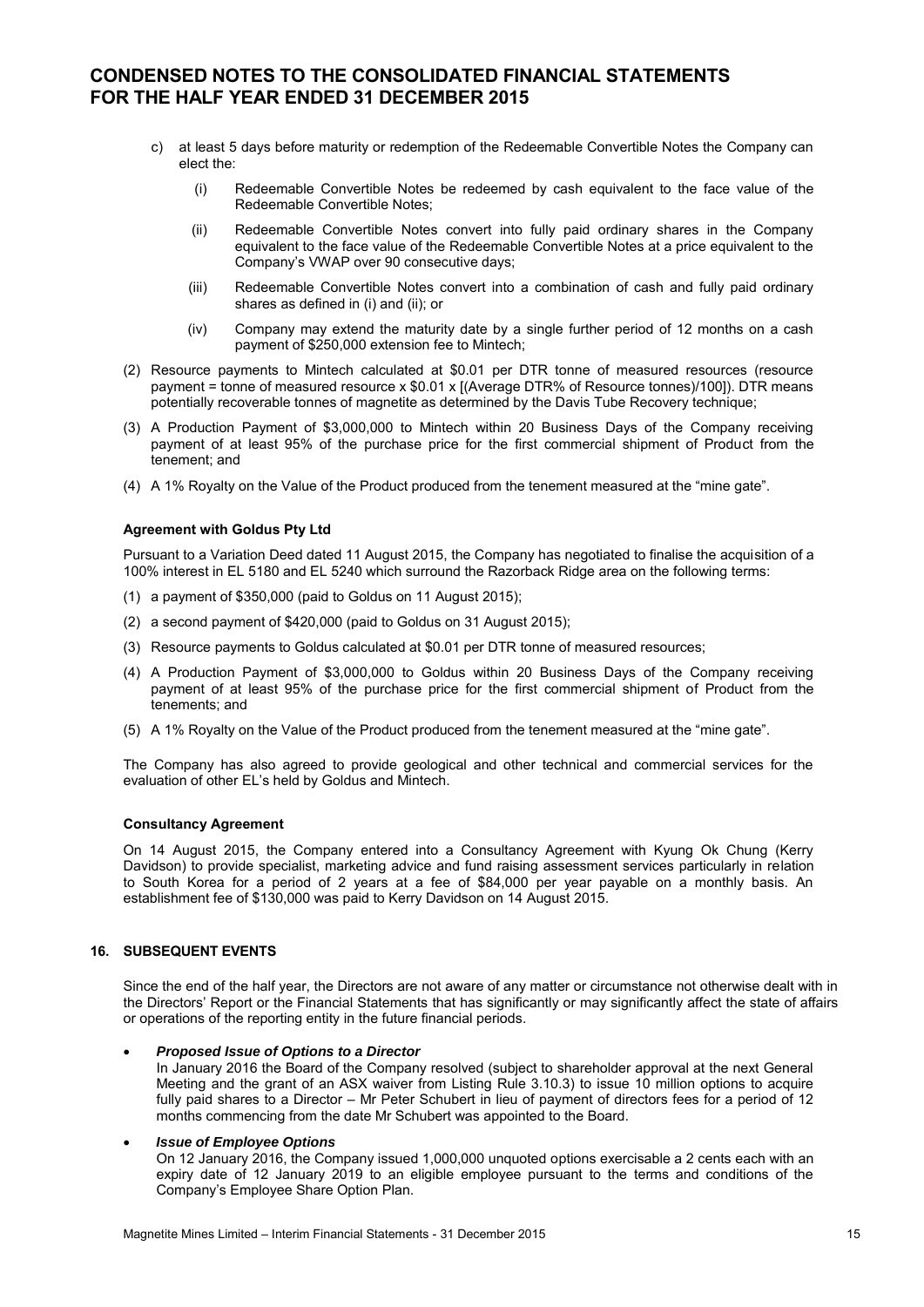# **DIRECTORS' DECLARATION**

In the opinion of the Directors of Magnetite Mines Limited ("The Company"):

- (1) the financial statements and notes, as set out in pages 4 to 15 are in accordance with the Corporations Act 2001, including:
	- a) complying with Accounting Standards AASB 134: "Interim Financial Reporting" and the Corporations Regulations 2001; and
	- b) giving a true and fair view of the financial position of the Consolidated entity as at 31 December 2015 and of its performance for the half-year ended on that date of the Consolidated entity; and
- (2) there are reasonable grounds to believe that the Company will be able to pay its debts as and when they become due and payable.

This declaration is made in accordance with a resolution of the Board of Directors.

Frank DeMarte Director

Perth, Western Australia 28 January 2016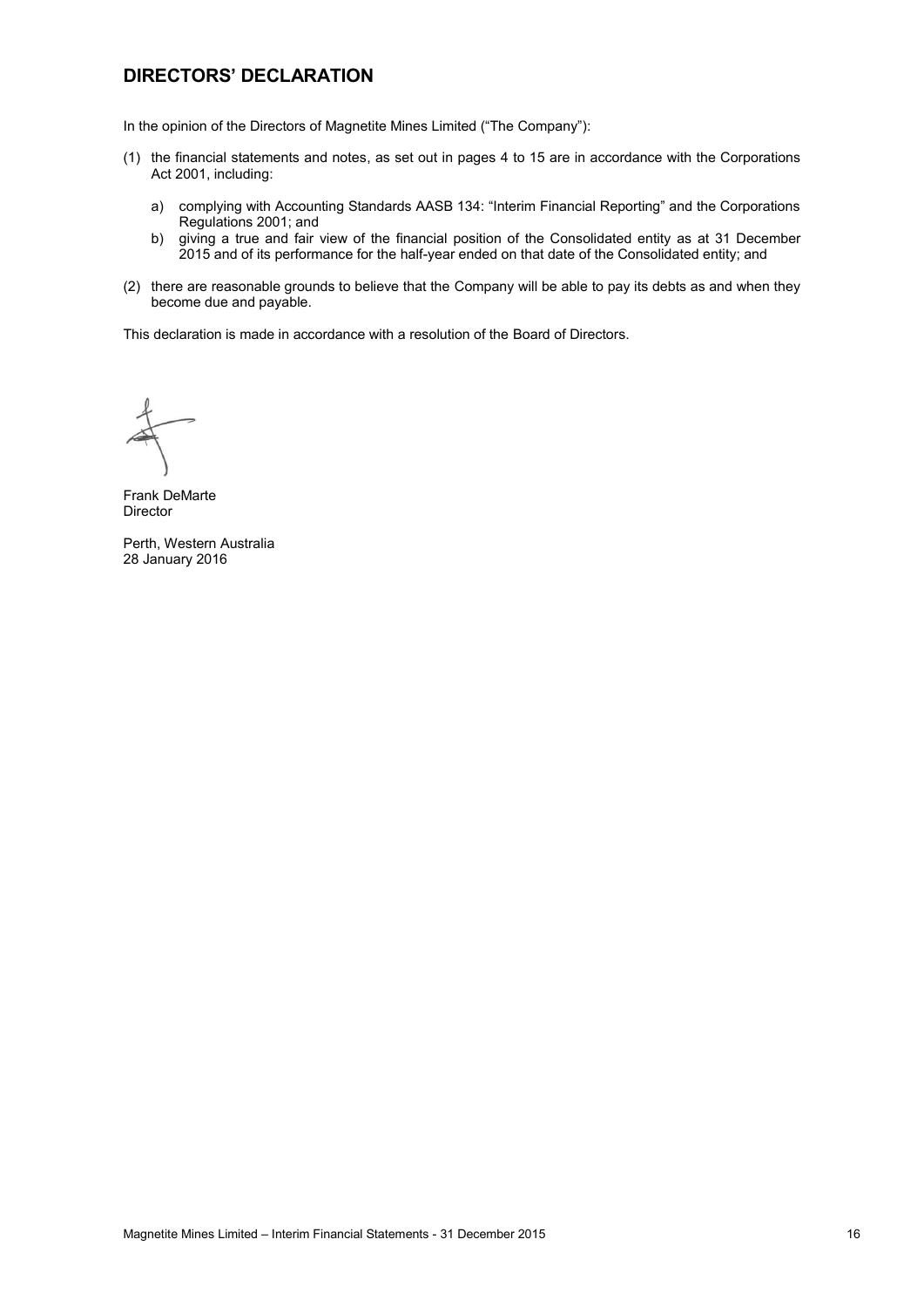Stantons International Audit and Consulting Pty Ltd



PO Box 1908 West Perth WA 6872 Australia

Level 2, 1 Walker Avenue West Perth WA 6005 Australia

> Tel: +61 8 9481 3188 Fax: +61 8 9321 1204

ABN: 84 144 581 519 www.stantons.com.au

# **INDEPENDENT AUDITOR'S REVIEW REPORT TO THE MEMBERS OF MAGNETITE MINES LIMITED**

# **Report on the Half-Year Financial Report**

We have reviewed the accompanying half-year financial report of Magnetite Mines Limited, which comprises the consolidated condensed statement of financial position as at 31 December 2015, the consolidated condensed statement of profit or loss and other comprehensive income, the consolidated condensed statement of changes in equity, and the consolidated condensed statement of cash flows for the half-year ended on that date, notes comprising a summary of significant accounting policies and other explanatory information, and the directors' declaration for Magnetite Mines Limited (the consolidated entity). The consolidated entity comprises both Magnetite Mines Limited (the Company) and the entities it controlled during the half year.

# *Directors' Responsibility for the Half-Year Financial Report*

The directors of Magnetite Mines Limited are responsible for the preparation of the half-year financial report that gives a true and fair view in accordance with Australian Accounting Standards (including the Australian Accounting Interpretations) and the *Corporations Act 2001* and for such internal control as the directors determine is necessary to enable the preparation of the half-year financial report that is free from material misstatement, whether due to fraud or error.

# *Auditor's Responsibility*

Our responsibility is to express a conclusion on the half-year financial report based on our review. We conducted our review in accordance with Auditing Standard on Review Engagements ASRE 2410 *Review of a Financial Report Performed by the Independent Auditor of the Entity*, in order to state whether, on the basis of the procedures described, we have become aware of any matter that makes us believe that the half year financial report is not in accordance with the *Corporations Act 2001* including: giving a true and fair view of the consolidated entity's financial position as at 31 December 2015 and its performance for the half-year ended on that date; and complying with Accounting Standard AASB 134 *Interim Financial Reporting* and the *Corporations Regulations 2001*. As the auditor of Magnetite Mines Limited, ASRE 2410 requires that we comply with the ethical requirements relevant to the audit of the annual financial report.

A review of a half-year financial report consists of making enquiries, primarily of persons responsible for financial and accounting matters, and applying analytical and other review procedures. A review is substantially less in scope than an audit conducted in accordance with Australian Auditing Standards and consequently does not enable us to obtain assurance that we would become aware of all significant matters that might be identified in an audit. Accordingly, we do not express an audit opinion.

Whilst we considered the effectiveness of management's internal controls over financial reporting when determining the nature and extent of our procedures, our review was not designed to provide assurance on internal controls.

Our review did not involve an analysis of the prudence of business decisions made by the directors or management.